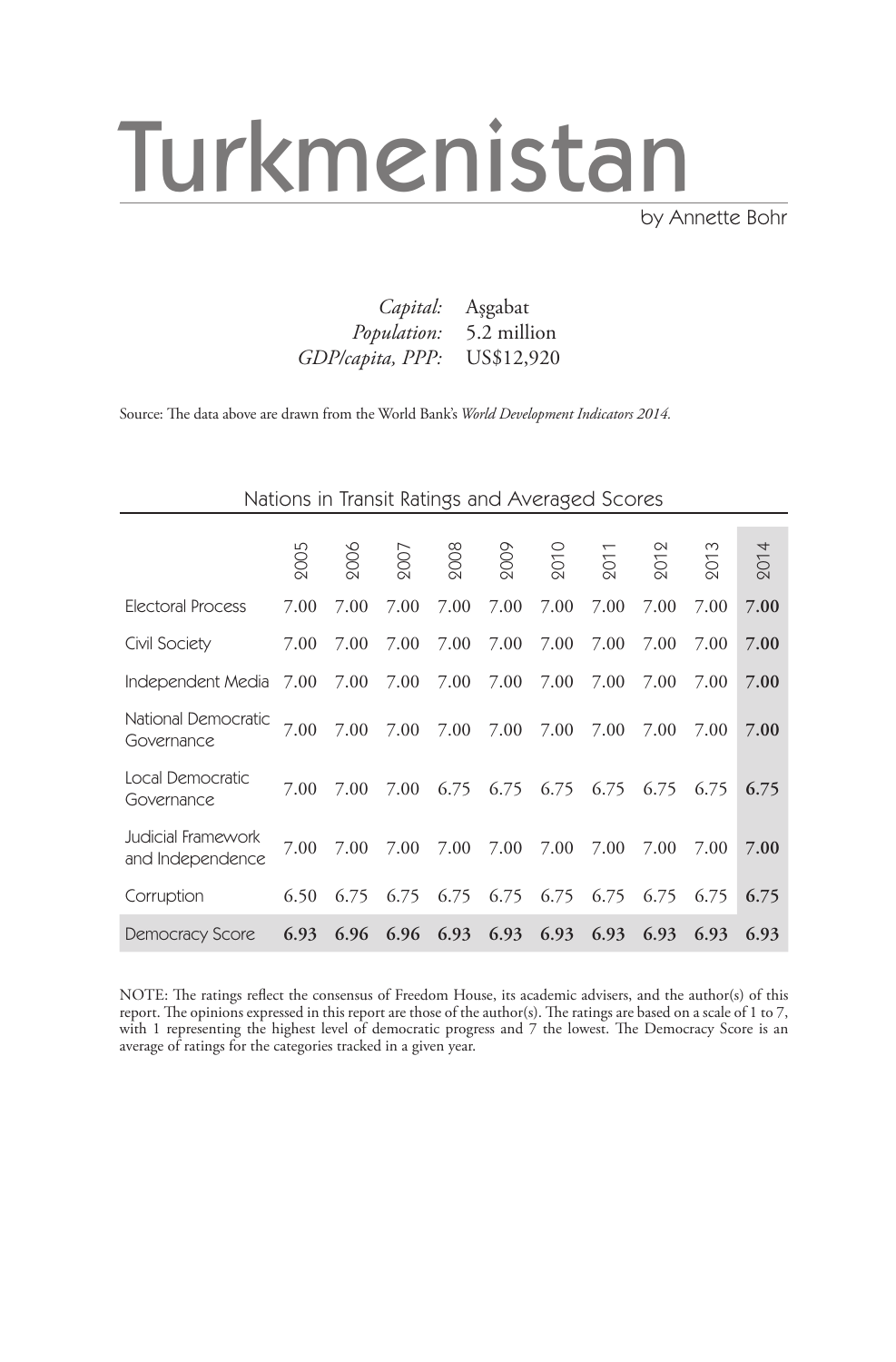### Executive Summary

Since the collapse of the Soviet Union in 1991, Turkmenistan has been widely regarded as one of the 21<sup>st</sup> century's most repressive regimes. Although a change of regime took place following the 2006 death of the country's regarded as one of the  $21<sup>st</sup>$  century's most repressive regimes. Although a change of regime took place following the 2006 death of the country's first president, Saparmurat Niyazov, independent Turkmenistan has not experienced a regime transition under the rule of its second president, Gurbanguly Berdimuhamedow. The leadership is able to sustain its brand of authoritarian, personalistic rule through extensive security services and patronage networks financed by the sale of Turkmenistan's vast hydrocarbon resources. The acute shortage of qualified personnel and the relatively small size of Turkmenistan's intelligentsia limit opportunities for reform.

In 2013, Turkmenistan held its first multiparty parliamentary elections, but that body nonetheless looked set to firmly retain its rubber stamp character. The omnipresent leadership cult was entrenched even more firmly through its extension to some of Berdimuhamedow's family members and forebears, and the regime's opponents remained confined for the most part in the country's prisons or in emigration. A new media law officially forbidding censorship did not lead to any meaningful increase in freedom of information. Nevertheless, some positive changes were made in the sphere of education, such as the abolition of the teaching of Niyazov's quasi-spiritual guidebook for the nation, *The Ruhnama* (Book of the Soul), in schools, and the move to a 12-year schooling system. The issue of the rights of dual Turkmen-Russian passport holders was partially addressed.

National Democratic Governance. Decision-making power is concentrated in the hands of the executive branch, with the parliament acting as a presidential appendage. Internal security and law enforcement agencies ensure that the regime remains in power through tight control of society and by discouraging dissent. Almost all opposition groups are based abroad, and their leaders fear arrest if they return to Turkmenistan. In 2013, President Berdimuhamedow continued to appoint relatives and people from his home region in the western part of Ahal Province to senior government posts. Under his rule, officials have been replaced or rotated less frequently than in the Niyazov era, allowing them greater possibilities to establish their own power bases. *Turkmenistan's rating for national governance remains unchanged at 7.00.* 

Electoral Process. Parliamentary elections in December 2013 were heralded as Turkmenistan's first multiparty elections, insofar as two registered parties were allowed to field candidates. A few months before the election, President Berdimuhamedow stepped down as chairman of the government-sponsored Democratic Party of Turkmenistan (DPT) and announced he would withdraw his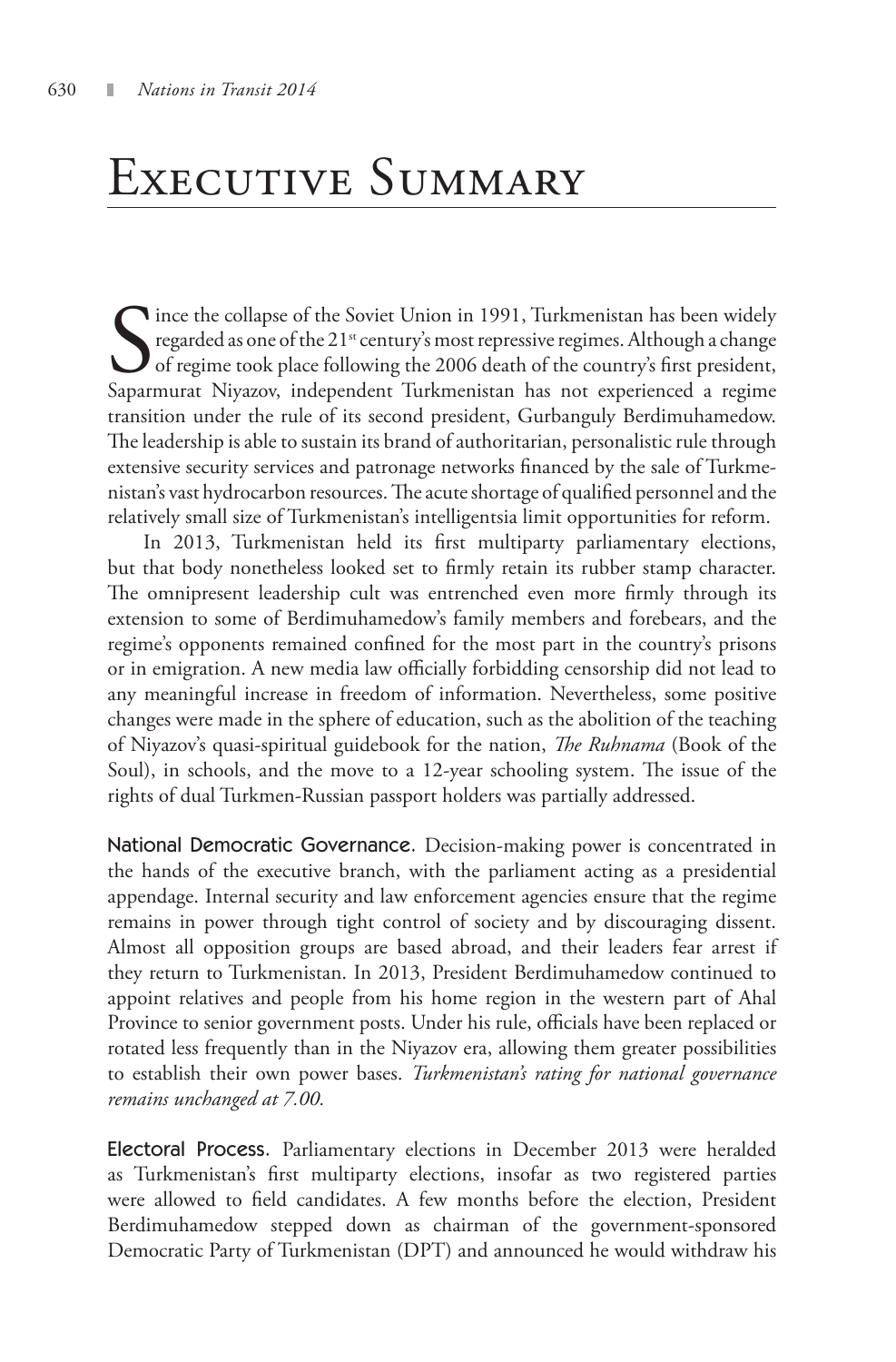membership while in office, ostensibly so as not to give an advantage to any single party. Despite these changes, the elections were fundamentally noncompetitive, as all candidates were progovernment and previously vetted by government leadership. As usual, the Central Electoral Commission reported voter turnout of over 90 percent. Pending evidence that changes in Turkmenistan's electoral process are more than symbolic, *Turkmenistan's rating for electoral process remains unchanged at 7.00.*

Civil Society. Domestic and foreign nongovernmental actors (NGOs) remain strictly monitored, and the government continues to introduce constraints against their work. Unregistered NGO activity is punishable by a fine, short-term detention, and confiscation of property. All political parties, public associations, and religious congregations are required to register with the Ministry of Fairness to gain legal status. A resolution adopted in January 2013 required all foreign funding for registered public associations to undergo approval by at least five government bodies. In addition to the jailing of prisoners of conscience, systematic rights violations under President Berdimuhamedow include state control of religious leaders and communities, severe restrictions on religious education, raids on both registered and unregistered groups, and restrictions on places of worship. *Turkmenistan's rating for civil society remains unchanged at 7.00.*

Independent Media. The authorities maintain near-total control over Turkmenistan's traditional media, whose primary function is to describe and praise the activities of the president. Extremely low internet penetration limits access to other sources of information, and the government continues to block websites critical of state policy. Text-message filtering and surveillance are common. Turkmenistan's first media law, which claims to forbid censorship and "interference in the activities of the media," entered into force in January 2013. *Turkmenistan's rating for independent media remains unchanged at 7.00.*

Local Democratic Governance. Turkmenistan's governors (*hakims*) are directly appointed by the president. In 2013, President Berdimuhamedow abolished the study of *The Ruhnama* as a mandatory subject and instituted a 12-year system in general secondary schools, set to begin in the 2013–14 academic year. Since coming to power, the president has made a number of infrastructural improvements to Turkmenistan's decaying education system, but there remains a chronic shortage of qualified teachers, bribes are regularly accepted for places in higher education institutes, textbooks are laden with ideology, and young people are required to miss significant school hours in order to participate in state events. *Turkmenistan's rating for local democratic governance remains unchanged at 6.75.* 

Judicial Framework and Independence. Of the 183 recommendations it received from the United Nations Human Rights Council in May 2013, Turkmenistan's government rejected 16 outright, including the release of political prisoners and the decriminalization of sexual relations between consenting adults of the same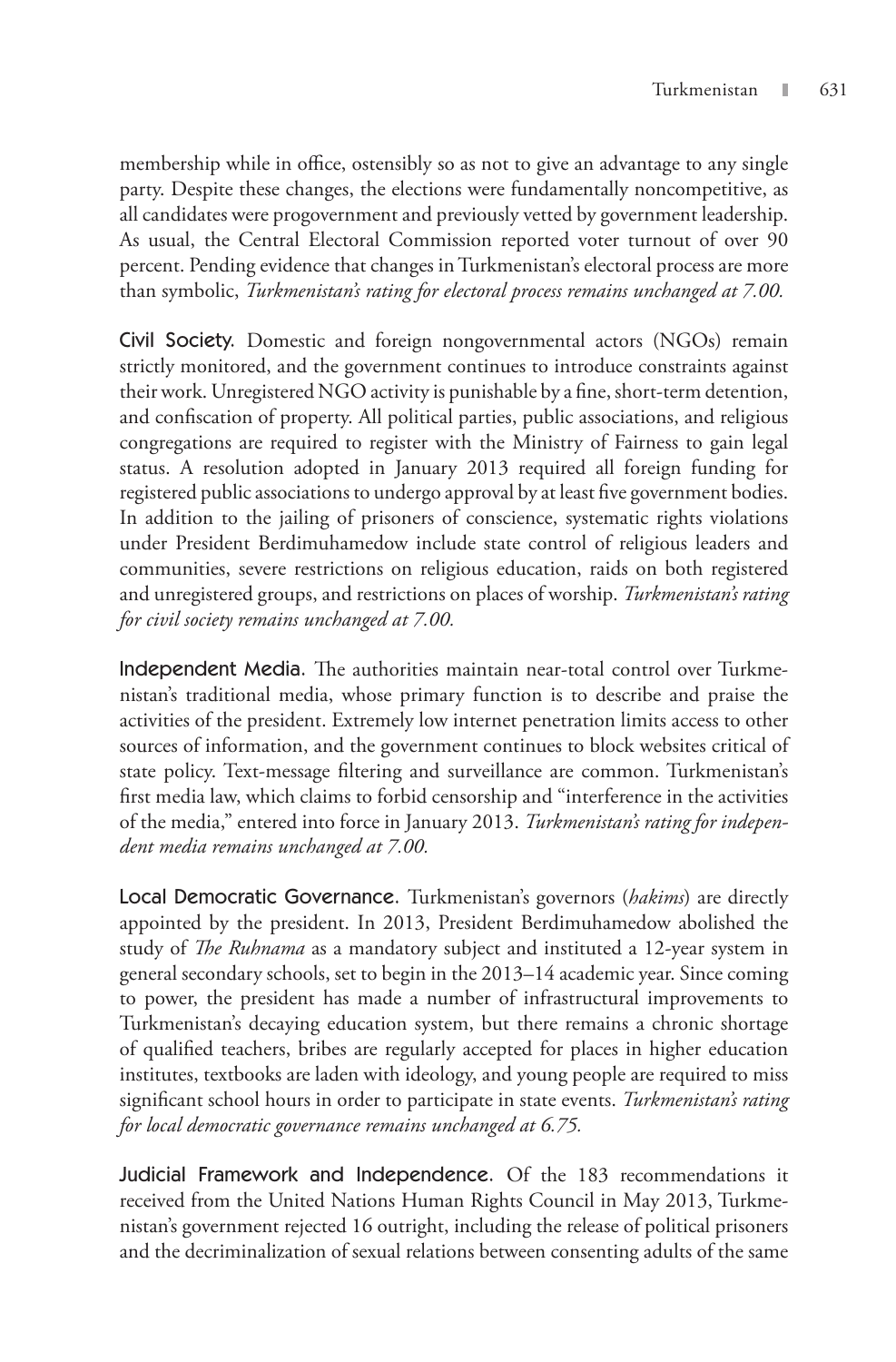gender. Turkmenistan's imprisonment rate is reported to be among the highest in the world, which has led to serious overcrowding and the spread of disease in the prison system. In February, two Turkmen civil society activists who had been convicted on politically motivated charges in 2006 finished their prison sentences and were released. After years in legislative limbo and following a series of highlevel diplomatic negotiations, approximately 43,000 Turkmen residents who also hold Russian citizenship were promised new biometric Turkmen passports in July. Previously, the authorities had insisted that dual passport holders must renounce their Russian citizenship before receiving replacements for their no-longer-valid Turkmen travel documents. The Law on Citizenship was altered accordingly, allowing dual citizenship in certain cases, despite its prohibition in the 2008 Constitution. *Turkmenistan's rating for judicial framework and independence remains unchanged at 7.00.* 

Corruption. Turkmenistan ranks among the world's worst performers in several annual indices measuring corruption and economic freedom. There is a notable lack of transparency with regard to economic figures, including government income, spending, and extra-budgetary accounts. Berdimuhamedow presides over a system that enables him to legally appropriate and use the revenues from hydrocarbons sales at his own discretion. Government contracts for the construction of large physical assets such as ministry buildings, hotels, and airports are a preferred means of providing elites with opportunities to pocket allocated funds. For the first time since independence, in August 2013, Turkmenistan entrusted local construction firms with a major development project, possibly heralding a move towards increased use of local labor. *Turkmenistan's rating for corruption remains unchanged at 6.75.*

Outlook for 2014. Liberalization in Turkmenistan is unlikely until a collection of social and cultural changes occur. Particularly essential would be higher levels of education and a concomitant growth in the number of intellectual elites, increased levels of occupational specialization and urbanization, and a freer media environment. The presidential cult will most likely develop and entrench itself further, while some governors and relatives of the president can be expected to continue establishing their own power bases. Some improvements to the educational system are also expected.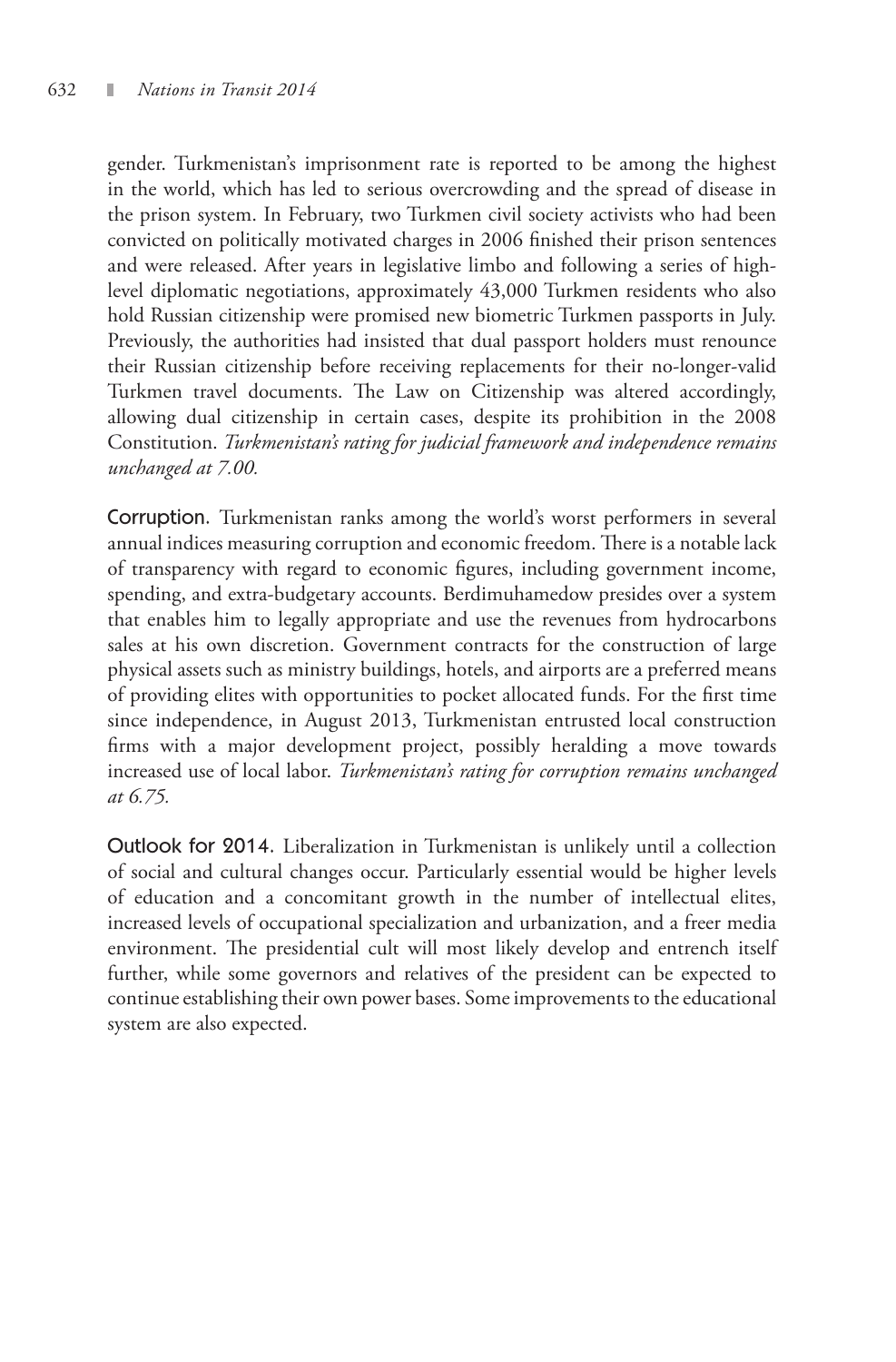## Main Report

#### National Democratic Governance

| 2005 2006 2007 2008 2009 2010 2011 2012 2013 2014 |  |  |  |  |  |
|---------------------------------------------------|--|--|--|--|--|
|                                                   |  |  |  |  |  |

While formal governing institutions have evolved over time in Turkmenistan, they have been manipulated by the leadership to provide a veneer of legitimacy and have no power to influence the decision-making process. The parliament (*Mejlis*), a unicameral body comprising deputies elected in single-mandate constituencies for five-year terms, acts as a presidential appendage. In addition to his role as head of the executive branch of power, President Gurbanguly Berdimuhamedow serves, inter alia, as chairman of the Council of Ministers (prime minister), supreme commander-in-chief of the National Armed Forces, chairman of the Council of Elders, head of the Council for Religious Affairs, and chairman of the Higher Council of Science and Technology. The president appoints the members of government and the Central Election Commission as well as high-ranking judges. Under the revised 2008 constitution, he was granted the power to directly appoint the country's governors at all levels.

In order to maintain power, the regime suppresses dissent and tightly controls independent activity, employing extensive internal security and law enforcement agencies overseen by the Ministry of National Security (MNS), independent Turkmenistan's equivalent to the Soviet-era Committee for State Security (KGB). The Ministry of Internal Affairs (MIA) directs the criminal police, who work closely with the MNS on matters of national security. Both ministries systematically abuse individuals' rights in order to enforce the government's policy of preempting regime threats. The armed forces in Turkmenistan have been stripped of any real security functions, leaving the MNS, rather than the Ministry of Defense, responsible for military counterintelligence. For years, the MNS, the MIA, the armed forces, and the Prosecutor General's Office have been engaged in a battle for the expansion of their respective spheres of influence, engaging in mutual espionage and prompting regular purges of their own ranks.

Turkmenistan's presidential personality cult, an integral element of the regime's nationbuilding strategy, was developed under former leader Separmurat Niyazov and continues, with some modifications, under Berdimuhamedow. Niyazov's honorific title was *Turkmenbashi* ("Head of All Turkmen"), and since 2011 Berdimuhamedow has been known as *Arkadag* ("Protector" or "Protective Mountain"). Particularly lavish or innovative ways of praising the president can result in promotion and access to scarce resources. Consequently, the cult is not simply promulgated "from the top" but also sustained "from below" as an accepted and familiar social mobility vehicle for civil servants. Berdimuhamedow, who began his career as a dentist, has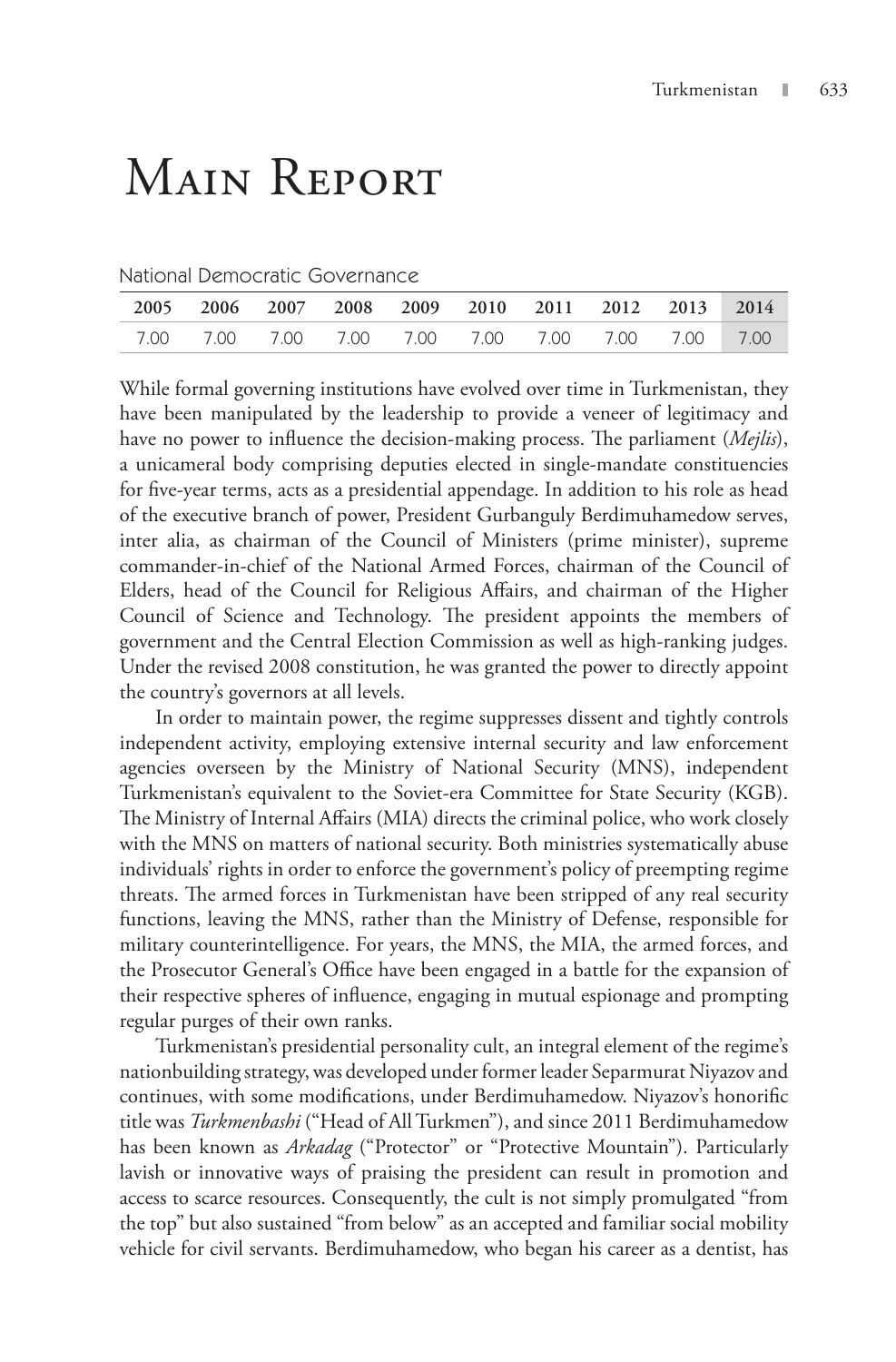accumulated a plethora of honorific titles, degrees, awards, and prizes, including doctorates in economics and medicine, the rank of Army General, membership in the Academy of Sciences, a black belt in karate (awarded for his contribution to the development of the sport), and, in 2013, the title of "Distinguished Architect of Turkmenistan."1

Portraits of the president adorn both the inside and outside of government buildings, and his activities are the primary focus of state media. Turkmen media make visible efforts to present Berdimuhamedow as a youthful, energetic, and versatile reformer. Since 2009, he has been seen on state media riding a bicycle, behind the steering wheel of a race car, in the cabin of a fighter jet, dancing (somewhat awkwardly) at a circus performance, playing guitar, singing popular music, and performing surgery in a newly equipped clinic. After finishing first in an equestrian race in May 2013, the president was thrown to the ground when his horse stumbled after crossing the finish line. Footage of the accident was carefully edited out of all broadcasts, and no word of the fall appeared in Turkmenistan's official media; however, a video clip of the incident that made its way onto an American website was reported to have received over 500,000 hits.<sup>2</sup> Apart from school textbooks, most newly published books in Turkmenistan are either tributes to Berdimuhamedow or works allegedly written by the president himself. The latter category includes books on topics ranging from Ahalteke horses to the art of carpet weaving and the use of medicinal plants. Six volumes of the *Arkadag*'s selected works, titled *Towards the New Heights of Progress*, had been published by mid-2013. The president also published a book about his father's childhood entitled *The Bird of Happiness*. 3 A statue of Berdimuhamedow the elder, who is still living, was unveiled in the president's hometown in 2012.

Most political appointments are based on loyalty and subservience to the president rather than merit. In the past, fear of potential challengers has led the leadership to carry out widespread, regular purges of officials. However, after initial large-scale purges in 2007–08, officials have been replaced or rotated much less frequently, allowing them more opportunity to establish their own power bases. Whereas during the final years of Niyazov's rule *hakims* (governors) typically served less than a year, more recently it has not been uncommon for regional hakims to serve 30 months or longer. When hakims are replaced, it is usually by a native of the region in question. $4$ 

In contrast to Niyazov, who steered clear of kinship or region-based networks, Berdimuhamedow often appoints his relatives and persons from his home region in the western Ahal Province (dominated by the Ahalteke tribe) to senior posts. The disproportionate number of Ahalteke tribe members in central government is also partly due to the fact that the capital city, Ashgabat, is itself located in Ahal Province. Like his predecessor, the president has also cultivated a close circle of non-Turkmen cronies who are "above clan politics," comprising a handful of ethnic Jews, Russians, and Armenians in addition to selected Turkish, French, and German businessmen.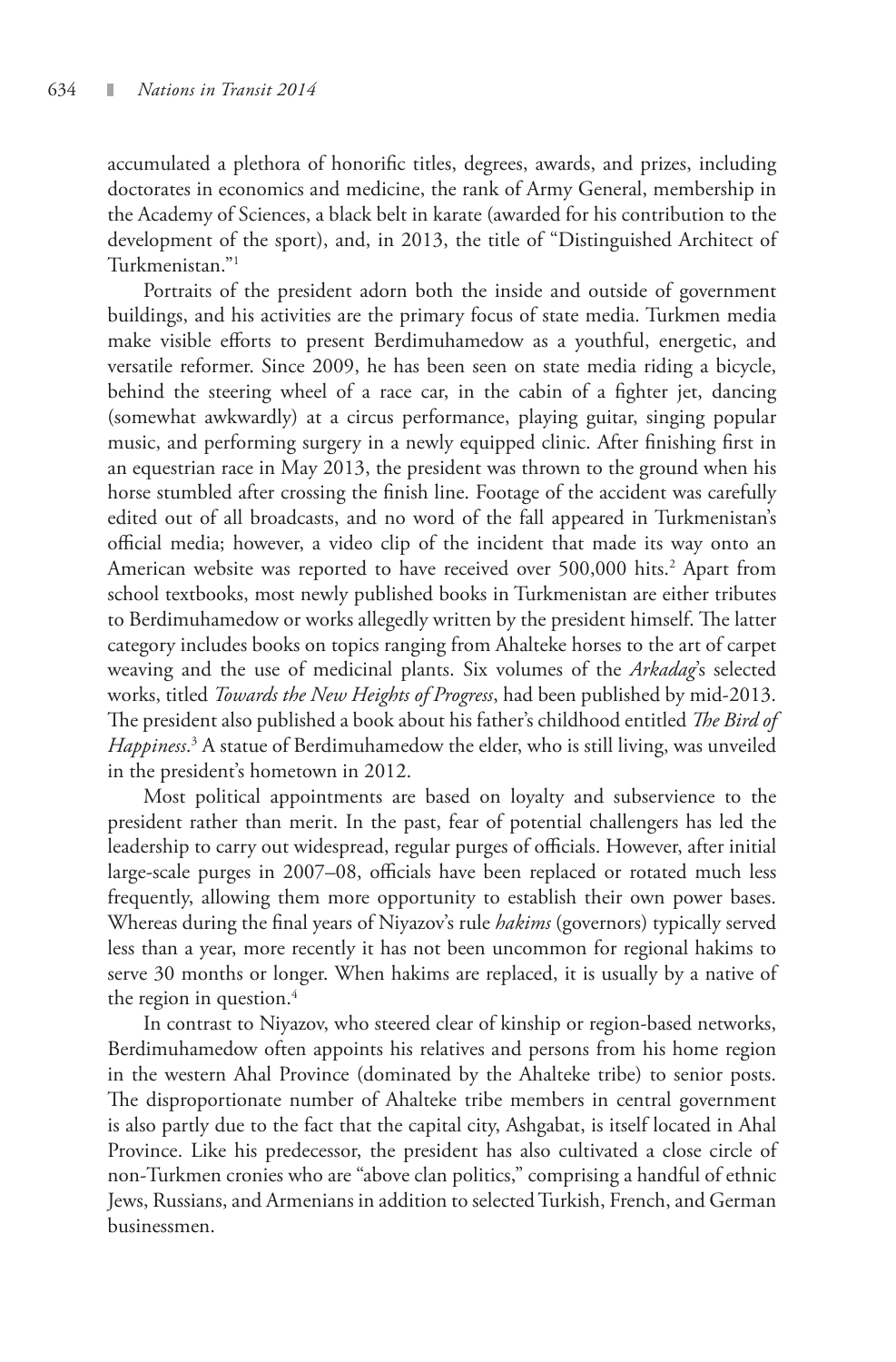Electoral Process

|  | 2005 2006 2007 2008 2009 2010 2011 2012 2013 2014 |  |  |  |  |
|--|---------------------------------------------------|--|--|--|--|
|  |                                                   |  |  |  |  |

For the first time in independent Turkmenistan's history, two registered parties were permitted to field candidates for parliamentary elections held in December 2013. The country's first "opposition" party, the Party of Industrialists and Entrepreneurs, was launched in August 2012, ostensibly to bring together representatives of smalland medium-sized businesses. In August 2013, President Berdimuhamedow made another gesture in the name of electoral competitiveness, officially stepping down as chairman of the government-sponsored Democratic Party of Turkmenistan (DPT) and withdrawing his membership while serving as president.<sup>5</sup>

By making the pro forma shift to multiparty politics, the leadership is able to claim that it meets one of the criteria set by some international organizations, governments, and financial institutions as a benchmark for further investment and cooperation.6 Turkmenistan's new veneer of political pluralism also enables it to keep pace with its Central Asian neighbors: Uzbekistan has long had artificially created "pocket parties" in parliament, while Kazakhstan finally allowed two additional parties—both of which are loyal to the regime—to enter parliament in January 2012.

As in previous elections, all candidates running in December 2013 were progovernment and previously vetted. At least one—Maisa Yazmuhamedowa, the former deputy chairperson responsible for ideology—was declared as having secured a seat before the preliminary results were announced.7 According to the official election results, 283 candidates vied for 125 seats, 47 of which went to the DPT, 14 to the Party of Industrialists and Entrepreneurs, 33 to the trade unions, 16 to women's groups, 8 to the Magtumguly Youth Organization, and 7 to other citizens' groups.8 As usual, the Central Electoral Commission (CEC) reported voter turnout of over 90 percent. At the first session of the newly elected parliament, Akja Nurberdieva was reelected chairperson, a position she has held since December 2006.9

Following an official invitation from the Ministry of Foreign Affairs of Turkmenistan, the Organization for Security and Cooperation in Europe's Office for Democratic Institutions and Human Rights (OSCE/ODIHR) deployed an Election Assessment Mission to observe the elections. Consisting of 15 international experts, the mission looked into issues such as the legal framework and media coverage of the campaign, but it did not carry out systematic observation of voting, counting, or tabulation. A final report was to be issued only in February 2014. The OSCE/ODIHR had not previously observed or assessed elections in Turkmenistan, although it had sent election support teams to the presidential elections in 2007 and 2012, the parliamentary elections in 2008, and the local elections in 2010.10

Unrelenting harassment by the authorities has driven the relatively small unofficial opposition either underground or into exile, primarily in Russia and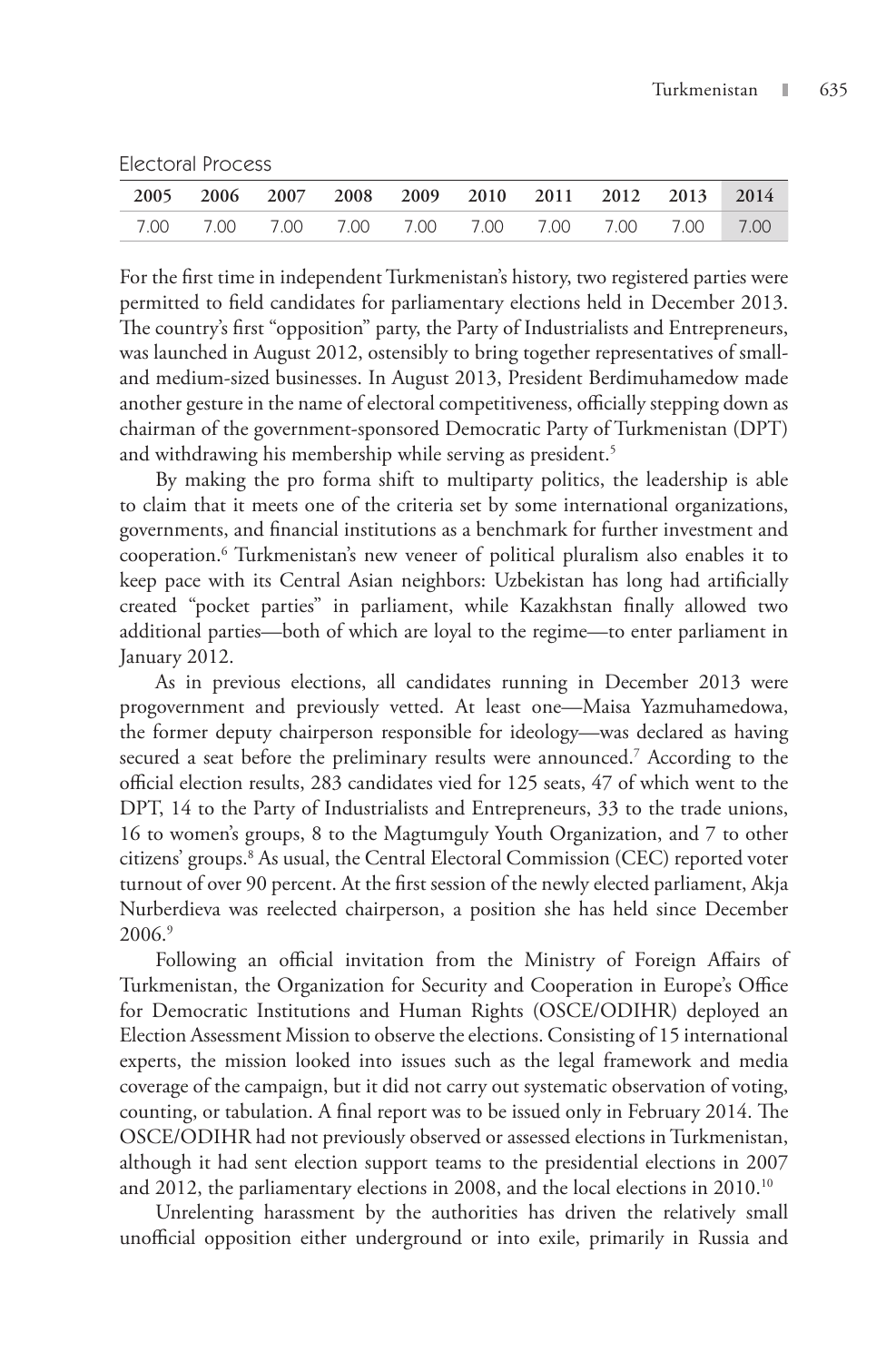some Western European countries. The opposition-in-exile remains weak and prone to internal division, although some independent human rights activists from Turkmenistan operating abroad publish regular reports on the country's domestic and foreign politics.

Civil Society

|  |  |  | 2005 2006 2007 2008 2009 2010 2011 2012 2013 2014 |  |
|--|--|--|---------------------------------------------------|--|
|  |  |  |                                                   |  |

The 2003 Law on Public Associations requires all nongovernmental organizations (NGOs) to register with the Ministry of Fairness (*Adalat*), which also approves their internal governance structures. In addition to other restrictions, the law requires a high number of founding members for registration and limits organizations' territories of operation. The authorities are free to suspend registration altogether after two written reprimands.<sup>11</sup> A resolution adopted in January 2013 required all foreign funding to registered public associations to undergo approval by at least five government bodies. While in 2000, there were approximately 200–300 registered and unregistered NGOs operating in Turkmenistan, the International Center for Not-for-Profit Law estimates that by August 2013, only 100 or so were registered.<sup>12</sup> The vast majority of these support the government or receive direct government funding. The government-controlled Association of Trade Unions of Turkmenistan is the only central trade union permitted. Workers are barred by law from bargaining collectively or staging strikes.

Groups without official sanction wishing to register as NGOs have their applications turned down or dragged out for years. Because the prospects for securing official registration are considered so remote, many groups have chosen either to register as business societies or to forego the bureaucratic process and operate covertly, although the penalties for unregistered activity can be severe: unregistered NGO activity is punishable by a fine, short-term detention, and confiscation of property. In 2013, Turkmen officials continued to protest the participation of representatives of unofficial Turkmen NGOs operating abroad at annual OSCE human rights review meetings.<sup>13</sup>

In order to prevent the emergence of Islam as a locus of opposition activity, the Turkmen leadership has thoroughly infiltrated the official religious establishment. Religious matters are administered by the Council on Religious Affairs (CRA) set up by Niyazov in 1994, whose members are appointed by the government and report to the president. The CRA controls the hiring, promotion, and firing of Sunni Muslim and Russian Orthodox clergy, who are required to report regularly to the CRA.

As with political parties and public associations, all religious congregations are required to register with the Ministry of Fairness to gain legal status. In 2012, Turkmenistan's government reported that 128 religious communities had state registration, among which 104 were Muslim (Sunni and Shia), 13 were Russian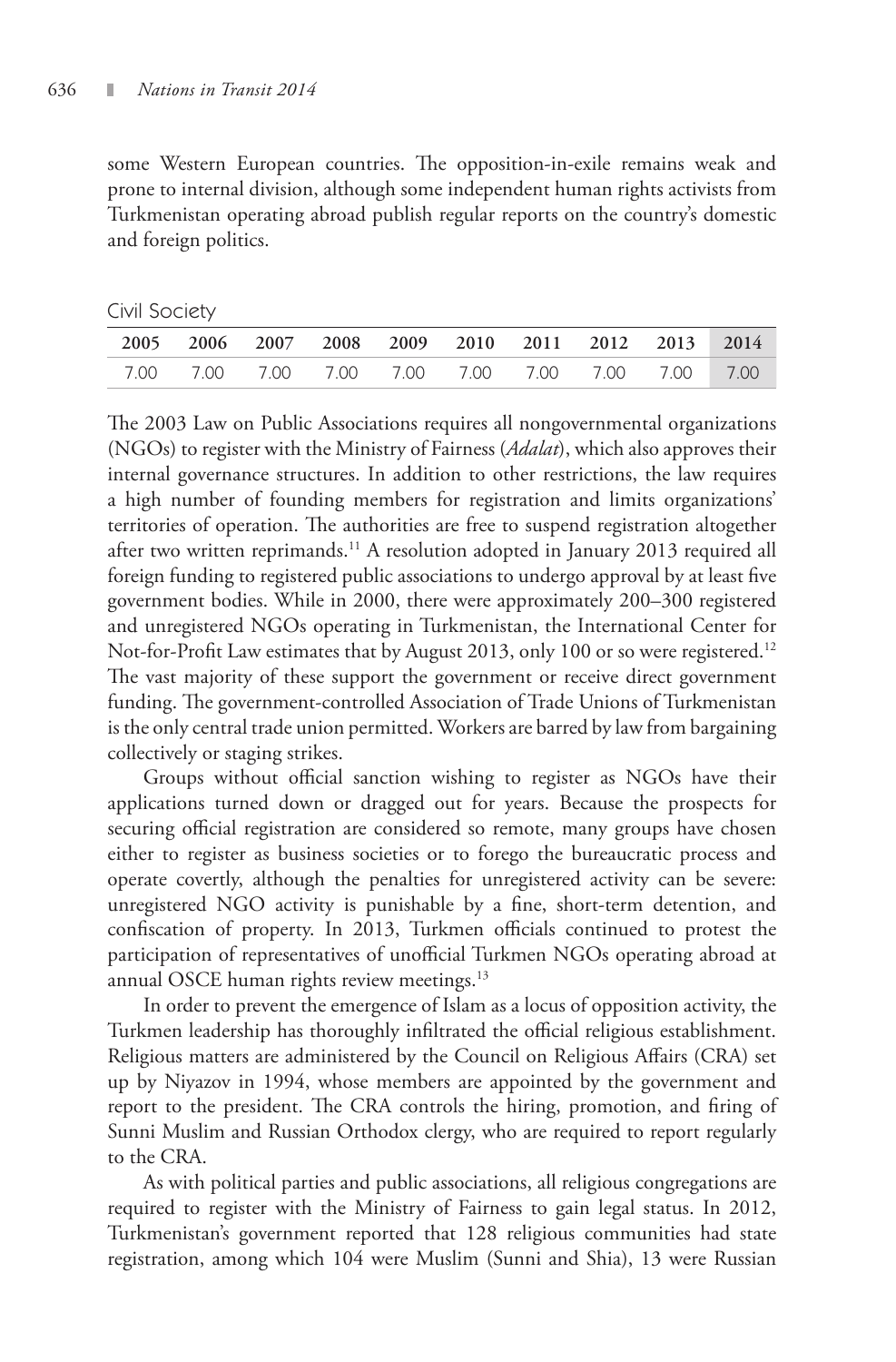Orthodox, and 11 were of other faiths, including Protestant groups, the Baha'i, Roman Catholics, and the Hare Krishna community.<sup>14</sup> Many minority religious groups, including the Lutheran, Jehovah's Witness, Armenian Apostolic, and Jewish communities, have faced repeated registration refusals.

At the end of December 2013, the religious freedom watchdog Forum 18 reported that there were 11 known prisoners of conscience jailed for exercising freedom of religion or belief in Turkmenistan. Seven of these had lodged applications to the UN Human Rights Committee protesting against their imprisonment and maltreatment.<sup>15</sup> In addition to the jailing of prisoners of conscience, systematic rights violations under President Berdimuhamedow include state control of religious leaders and communities, severe restrictions on religious education, raids on both registered and unregistered groups, and restrictions on place of worship.

Little is known about the existence of radical Islamist groups in Turkmenistan beyond a few allusions in unofficial media. Despite reports that the Islamist group Hizb-ut-Tahrir has won converts in Turkmenistan's labor camps and prisons, a significant presence in the country has yet to be established. A well-known Turkmen blogger and journalist operating under the pen name Annasoltan wrote in 2011 that pockets of followers of Hizb ut-Tahrir, Tablighi Jamaat, Atageldi aga, and Myrat aga "play a much more significant role in Turkmenistan's underground political life than the government has ever admitted," although the evidence is circumstantial. According to Annasoltan, rather than advocating jihad, "hidden Islamists" are using the internet "to directly propagandize regular Turkmen."16

|  |  | 2005 2006 2007 2008 2009 2010 2011 2012 2013 2014 |  |  |  |
|--|--|---------------------------------------------------|--|--|--|
|  |  |                                                   |  |  |  |

Independent Media

Indices measuring media freedom around the world, including Freedom House's Press Freedom survey, rank Turkmenistan's media environment among the most repressive in the world, alongside North Korea and Eritrea. Virtually all newspapers, magazines, television stations, and radio stations in Turkmenistan are owned and controlled by the government. The only news agency in the country is the government's Turkmendovlethabarlary (TDH). The state employs a number of techniques to censor information, from information blackouts in state media to internet and text-message filtering, cyber-attacks, and surveillance.

Turkmenistan's first media law, which claims to forbid censorship and "interference in the activities of the media," entered into force in January 2013. Having been drafted with the assistance of the OSCE, the law conforms to international standards but is highly unlikely to serve any practical effect in liberalizing the country's carefully controlled media. To accommodate a provision of the new law banning press monopolies, President Berdimuhamedow officially relinquished his ownership of all the country's major newspapers, only to transfer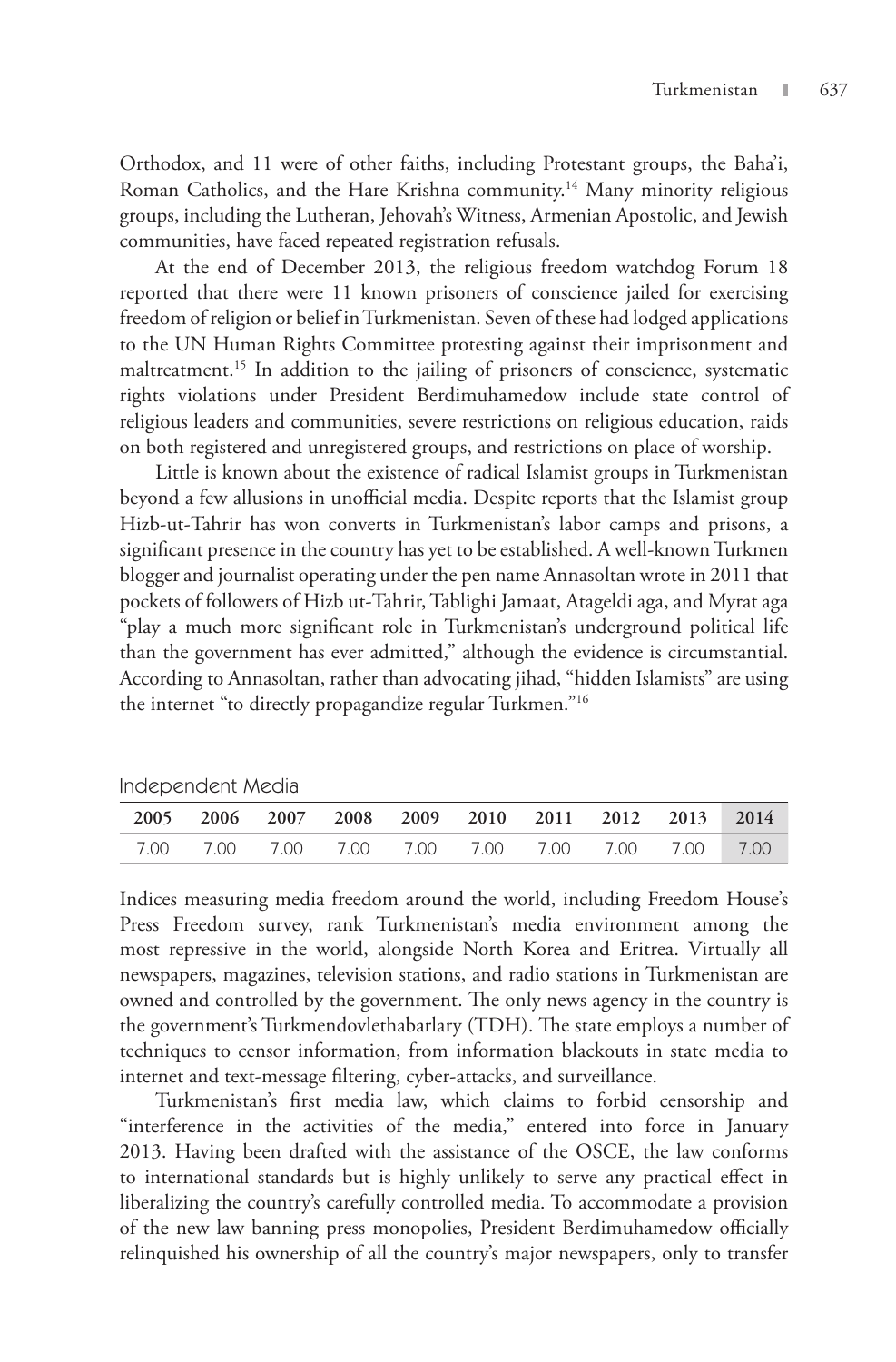them to the Cabinet of Ministers, of which the president is the head, and to other government offices under his direct control. These offices will now be credited as the "founders" of various publications formerly "founded" by Berdimuhamedow and will be officially responsible for them.17

Turkmenistan regularly denies visas to foreign correspondents; the few correspondents who obtain permission to enter the country are accompanied by "minders" from the security services who severely restrict their movements and choice of interviewees. Some Ashgabat-based correspondents working for the U.S.-funded Radio Free Europe/Radio Liberty (RFE/RL), which has neither a bureau nor accredited journalists in Turkmenistan, noted in 2013 that much of the interference in their work now comes from mid- and low-level officials rather than directly from the central government and security services.<sup>18</sup> One of the journalists commented that there had been fewer interruptions to phone service and less obvious surveillance of late.

Ordinary citizens are still unable to subscribe to any foreign periodicals at their home addresses, and foreign print matter remains generally inaccessible.<sup>19</sup> Aside from the radio broadcasts of the Turkmen Service of RFE/RL (Radio Azatlyk) and the German Deutsche Welle in Russian, both of which are specifically targeted at Turkmen listeners, satellite television—widely viewed in the capital as well as in other cities—provides the most popular as well as only source of alternative media in Turkmenistan for those without access to the internet.

In 2011, Turkmenistan founded a National Space Agency, a major goal of which is to launch a commercial satellite to develop the country's telecommunications systems and provide services to a larger market.<sup>20</sup> The artificial satellite will also be employed to monitor agricultural areas and conduct research for the needs of the oil and gas industry.<sup>21</sup> The Turkmen satellite, scheduled for launch in late 2014, should end Turkmen dependence on the Russian JSC Gazprom Space Systems satellite for the provision of digital television and the broadcast of Russian and Turkish television programs.

Turkmenistan has one of the world's lowest official internet penetration rates—about 5 percent in 2012, compared with 45 percent in Kazakhstan and 30.2 percent in Uzbekistan.<sup>22</sup> State-owned Turkmen Telekom began connecting private citizens to the internet as recently as June 2008, and long waits and administrative requirements for getting connected—including a signature from the local police station—continue to hinder access. Dial-up access rates are prohibitively expensive for the average citizen and service is unreliable and slow; neighboring Afghanistan's average download speed is more than twice as fast.<sup>23</sup>

The percentage of citizens who access the internet through mobile phones is higher, estimated at 14 percent of the population, of which 6 percent had 3G service.<sup>24</sup> Mobile phones, which are much cheaper than fixed lines, are estimated to be used by over 60 percent of the population.<sup>25</sup> In November 2013, it was reported that the government had blocked the mobile messaging services WeChat and Line, having blocked the popular applications WhatsApp and Viber the previous year.<sup>26</sup>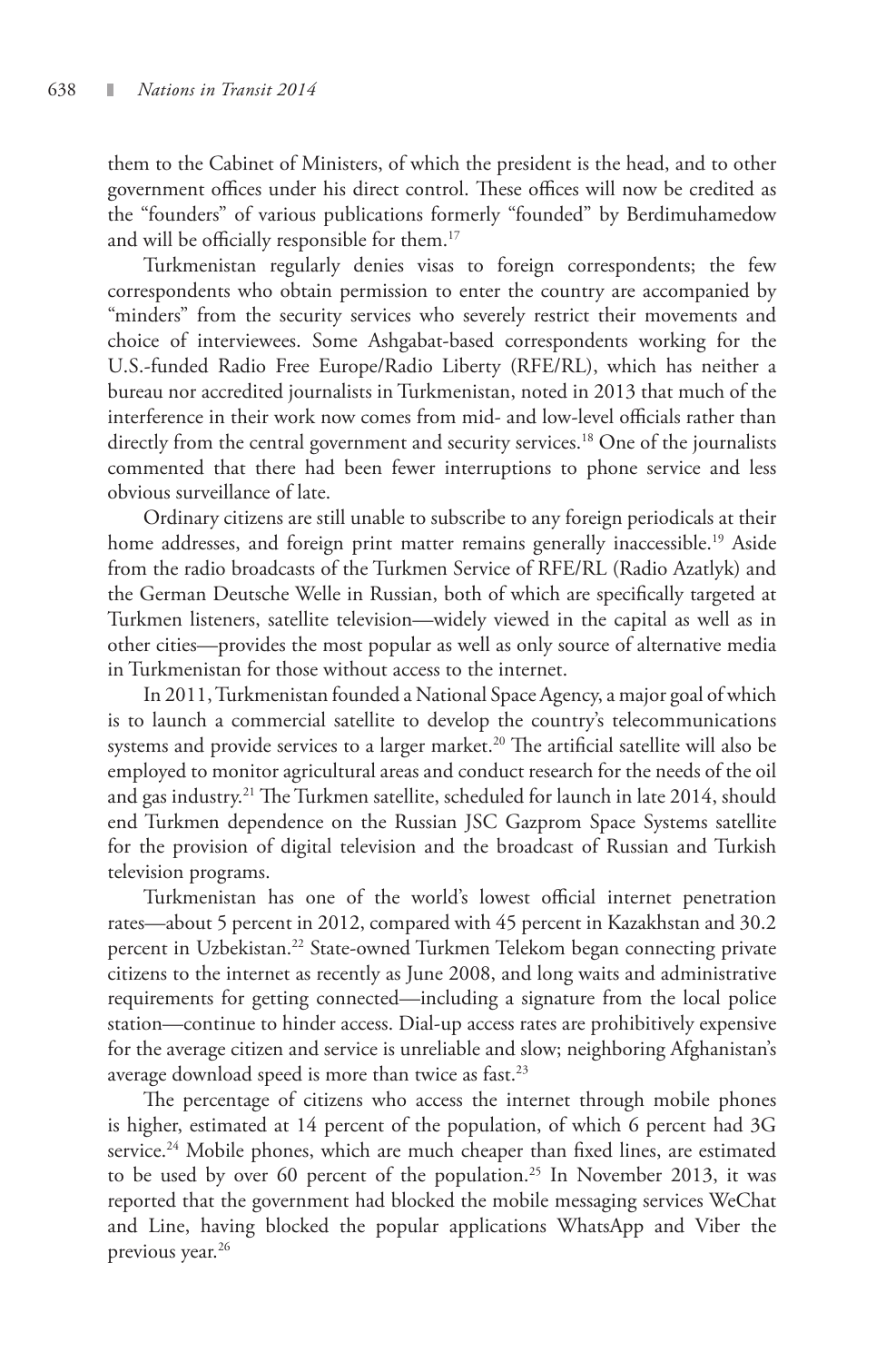Websites critical of official government policy, independent news sites, and other undesirable online content are blocked by the authorities through the use of new filtering technologies, although patterns of censorship are inconsistent. It is not always a straightforward process to determine which websites have been selected for censorship, since some bandwidth that is purchased from Uzbekistan and Iran has already been subject to filtering by authorities in those countries.<sup>27</sup> YouTube, Facebook, and Twitter are either blocked or impossible to open due to slow connectivity, prompting increasing numbers of Turkmen to try popular chat forums such as VKontakte.ru and Odnoklassniki.ru. Electronic mail is monitored, although there are reports that communications between Gmail account users can be more difficult for authorities to intercept.<sup>28</sup>

Unlike in other closed societies, such as China and Iran, circumvention tools used to bypass internet blocking systems are relatively unknown in Turkmenistan, while many internet users who are aware of them are fearful of using them.<sup>29</sup> However, some hacked versions of mobile browsers have appeared with built-in proxying, enabling amateurs to use them without having to code.<sup>30</sup> In April 2012, there were over 80,000 page views of a popular Turkmen news service that Psiphon, an open source web proxy, uses as its landing page.<sup>31</sup>

|                                                   |  |  |  | 2005 2006 2007 2008 2009 2010 2011 2012 2013 2014 |  |
|---------------------------------------------------|--|--|--|---------------------------------------------------|--|
| 7.00 7.00 7.00 6.75 6.75 6.75 6.75 6.75 6.75 6.75 |  |  |  |                                                   |  |

Local Democratic Governance

Tribal identities, which play an important role in Turkmen society and informal local politics, manifest primarily in social practices, such as the maintenance of preferential networks, endogamy, and the persistence of dialects. Virtually all Turkmen have at least a minimal knowledge of their own tribal affiliation, which is still a relatively reliable indicator of birthplace. There are some 30 tribes, comprising more than 5,000 clans. The state flag contains five carpet guls (a design used in producing rugs), each of which is associated with a different tribe. Applicants for some public sector jobs must provide their prospective employers with a threegeneration family genealogy (the so-called "third generation test") in order to avoid a concentration of people from the same clan or family.

State power in Turkmenistan's five regions (*welayatlar)*, its districts (*etraplar*), and its cities is vested in the largely decorative people's councils (*halk maslahatlary*). Villages have legislative councils (*gengeşlar*), whose members are directly elected for five-year terms. The more than 600 gengeşlar are administered by councilors (*arçinlar*), who are elected from among their respective memberships. The gengeşlar are responsible for confirming local budgets, accounting for the rational use of natural resources, protecting the environment, overseeing sanitation and watersupply sources, and organizing moral and patriotic education among youth. $32$ In reality, however, they follow the instructions of the hakims, who are directly appointed by the president.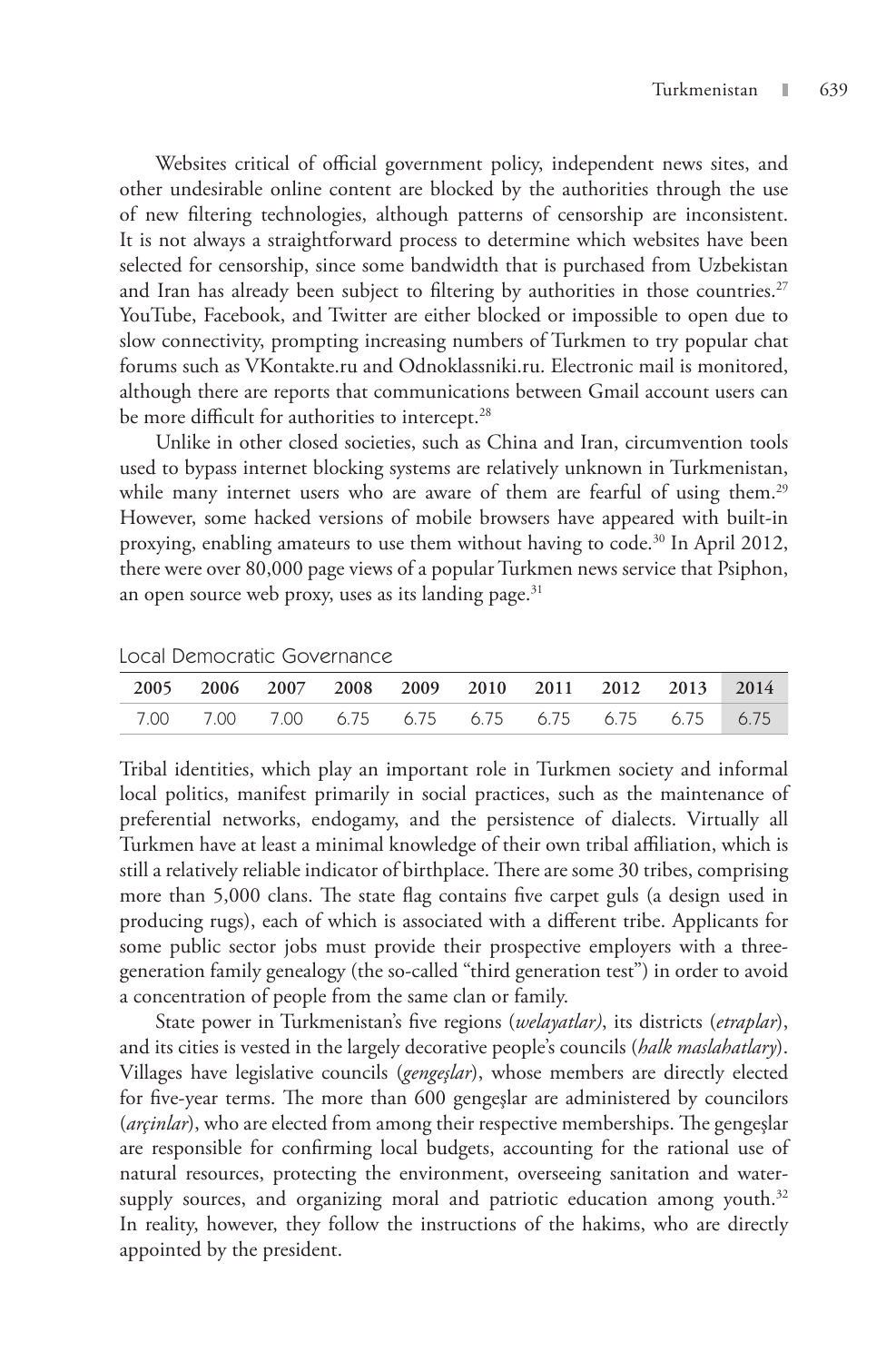Berdimuhamedow has made a number of changes to Turkmenistan's decaying education infrastructure, which was virtually dismantled during the last seven years of Niyazov's rule. General secondary schools switched to a 12-year education system starting from the 2013–2014 academic year. High school students are no longer required to undergo two years of practical work before applying to universities. Foreign degrees are once again recognized. New areas of study have been introduced or reintroduced (e.g., physical education and the social sciences), and post-graduate and doctoral studies have been reestablished at certain universities. The Academy of Sciences, which had been the mainstay of the scientific and academic community before its closure in 1993, was reopened in 2007.

Universities and institutes have already been permitted to remove Niyazov's quasi-spiritual guidebook for the Turkmen nation, *The Ruhnama* (Book of the Soul), from their curricula. As of September 2013, it is no longer a mandatory subject in primary and secondary schools, either. However, an exam on the book's content is still an entry requirements for university applicants.<sup>33</sup>

In practice, many of Berdimuhamedow's educational reforms lack substance. The tenth year's curriculum reportedly repeats that of the ninth year, and textbooks for most years and subjects are outdated, ideologized and in short supply. Despite the flurry of new schools being built, there is a chronic shortage of qualified teaching personnel. Furthermore, unofficial reports indicate that the long-standing practice of paying large bribes to procure a place in universities, institutes, and even some secondary schools has not abated, and bribes required to enter the most prestigious institutions can reach \$40,000–\$70,000. University students have become subject to greater restrictions on their personal lives, including dress codes and curfews. As of 2013, students are required to sign an oath that they will not drive an automobile or travel with another student driving an automobile until they have finished their studies, under threat of expulsion.<sup>34</sup> They are also forbidden to frequent discotheques and bars.

In 2013, the president asked his cabinet to consider setting up a new English language university in Ashgabat, not unlike Nazarbaev University in neighboring Kazakhstan. In 2013, the number of students in higher education in Turkmenistan was nearly 24,000, in addition to the approximately 10,000-15,000 students studying abroad. (This is comparable to the late Soviet period, when the number of students in higher education in the Turkmen Soviet Socialist Republic was over 40,000).<sup>35</sup> Many Turkmenistani students go to Belarus for their studies—6,514 in 2013, compared to only 67 students in 2006—owing to the long-standing friendly relations between the two authoritarian states, the relatively high standards of education in Belarus, and the favorable conditions offered to foreign students, including accommodation, reasonable tuition rates, and the possibility to study in Russian.<sup>36</sup>

Unlike his predecessor, Berdimuhamedow has invested heavily in the country's healthcare infrastructure, building sanatoria and diagnostic and specialist centers in regional capitals, including the International Center for Head and Neck Diseases and the Oncology Center in Aşgabat, which has eight stories and a gold façade. Turkmen media estimate the cost of constructing such facilities over the past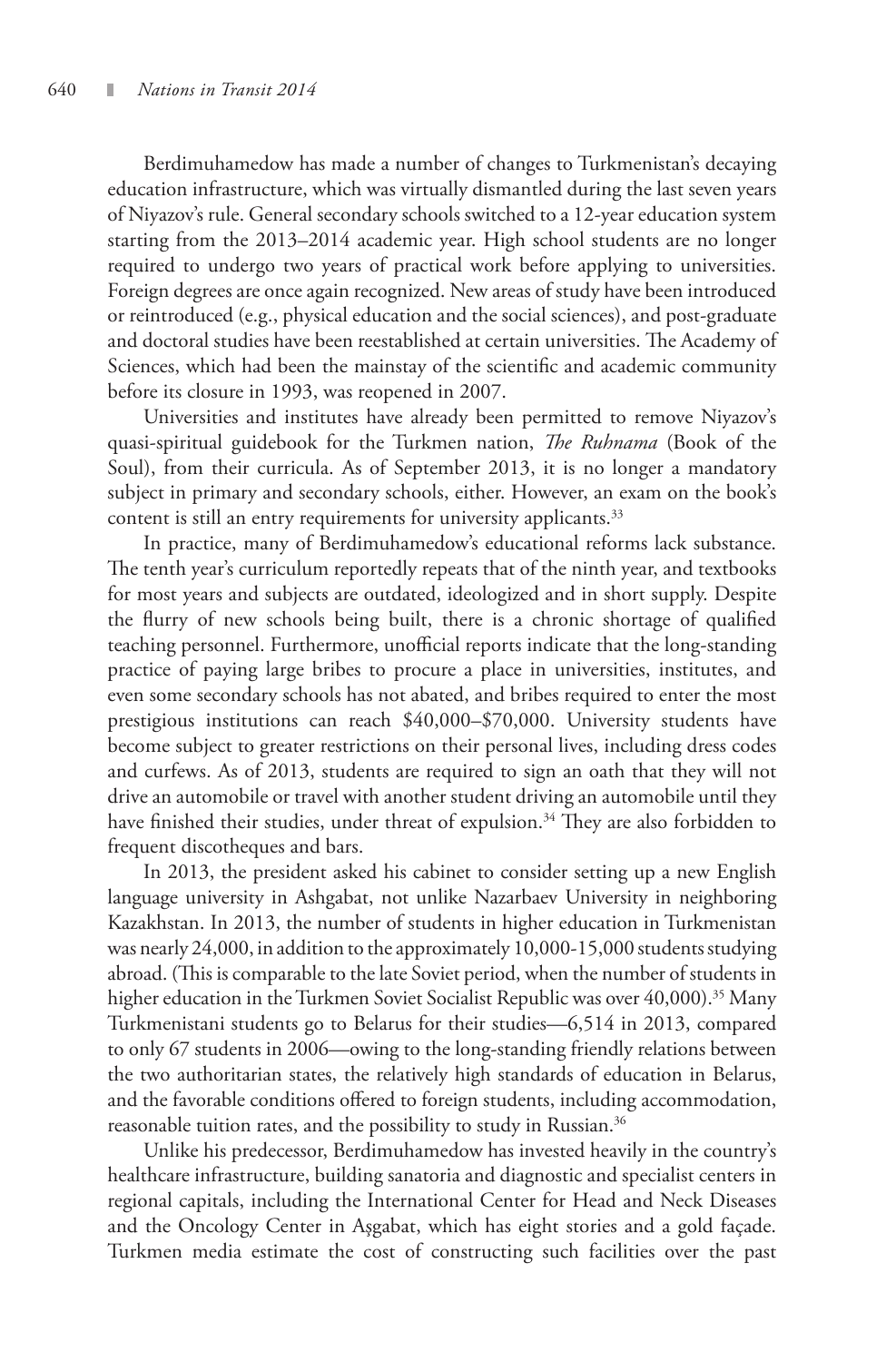decade at more than \$1.5 billion. From 2012 to 2016, the government plans to allocate another \$500 million for pharmaceutical factories, five emergency centers in regional capitals, and the purchase of modern medical equipment.<sup>37</sup> The regime has also liaised with international organizations to introduce maternity and immunization programs.

Despite this investment, most new facilities—many of which contain stateof-the art equipment—are neither accessible to the vast majority of the population nor staffed with qualified medical personnel. Statistical data is notoriously unreliable, medical education is substandard, hospital staff are discouraged from reporting malpractice, and infant mortality rates are among the highest in the world—approximately 45 deaths per 1,000 live births, more than twice the rates of Kazakhstan and Kyrgyzstan.<sup>38</sup> The existence of certain communicable diseases is neither acknowledged nor addressed. The multi-drug resistant form of tuberculosis in particular poses a high risk of creating a serious health crisis.<sup>39</sup>

Many parts of the country still lack sanitation systems and unified gas supply systems, despite the country's abundance of hydrocarbons. Dozens of villages lack steady supplies of electricity, and clean water supplies are often unavailable, requiring rural residents to use well or surface water that often contains residues from pesticides, fertilizers, and animal wastes. In 2013, there were reports of shortages of fresh water, particularly in the western regions of the country. In the city of Turkmenbashi, moreover, there was an absence of heating in the majority of schools and kindergartens as well as in the city hospital.<sup>40</sup>

| <b>CONTROLLIGITION</b> CONTROLLIGE INTERNATIONAL INTERNATIONAL INTERNATIONAL INTERNATIONAL INTERNATIONAL INTERNATIONAL |  |                                                   |  |  |  |  |  |  |  |  |  |
|------------------------------------------------------------------------------------------------------------------------|--|---------------------------------------------------|--|--|--|--|--|--|--|--|--|
|                                                                                                                        |  | 2005 2006 2007 2008 2009 2010 2011 2012 2013 2014 |  |  |  |  |  |  |  |  |  |
|                                                                                                                        |  |                                                   |  |  |  |  |  |  |  |  |  |

Judicial Framework and Independence

Unchanged since the Soviet era, the court system in Turkmenistan consists of a Supreme Court, six regional courts, and approximately 60 district and city courts. The Supreme Economic Court hears all commercial disputes and cases involving conflicts between state enterprises and ministries. There is no constitutional court, and the president appoints all judges for five-year terms without legislative review. Judges and lawyers, however, play a marginal role in the legal system compared to the prosecutor general, a political appointee whose primary function is repression rather than oversight. Convictions are often based on confessions extracted by force, including the use of torture and psychotropic substances.

Under the proceedings of the Universal Periodic Review held in Geneva in May 2013, the UN Human Rights Council delivered 183 recommendations to Turkmenistan, of which the government ultimately fully accepted 166, partially accepted 1 and rejected 16.<sup>41</sup> While the government accepted the recommendation to investigate the use of torture, requests for visits from nine Special Procedures of the UN Human Rights Council remained pending in 2013, including the request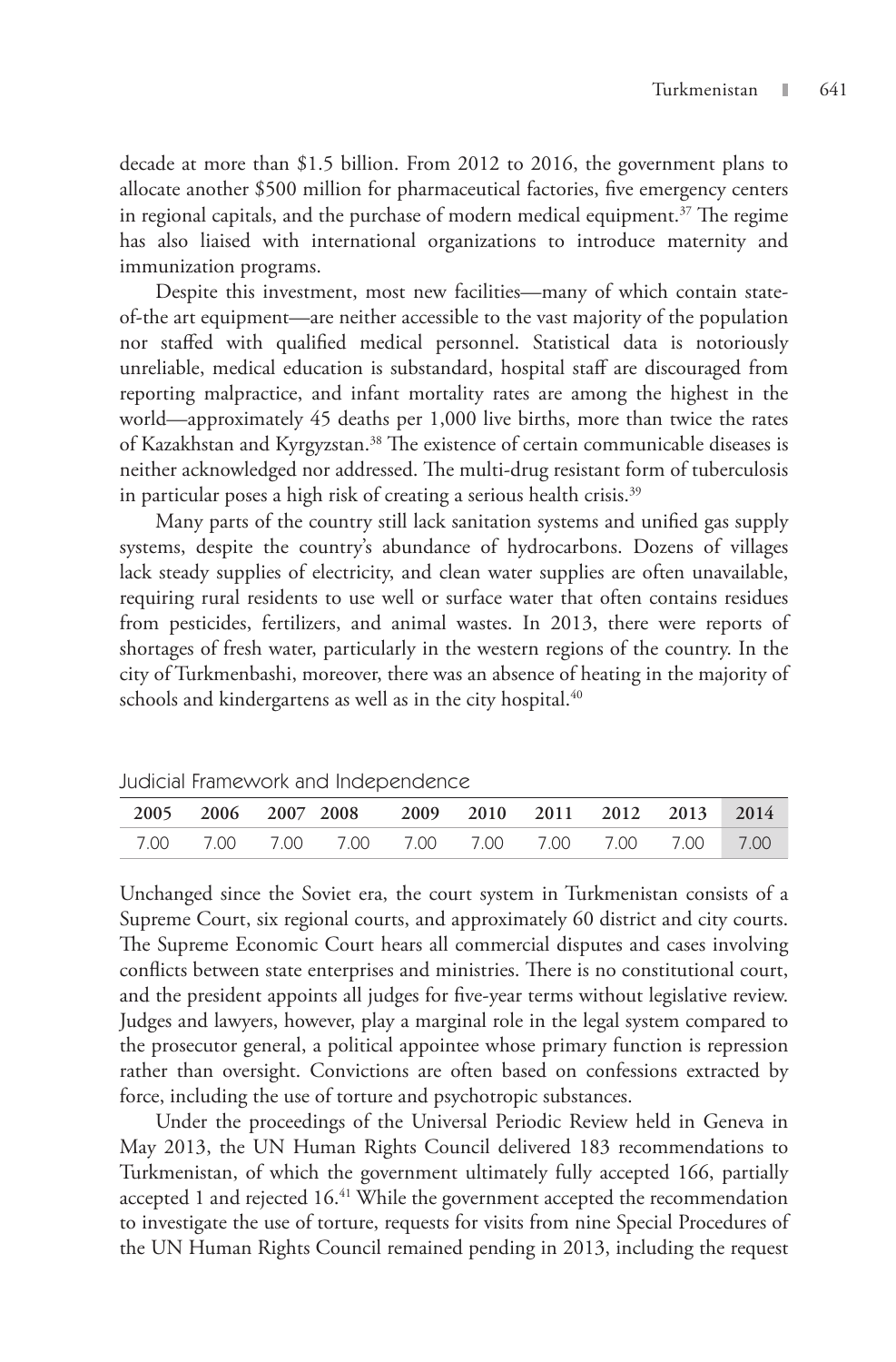from the Special Rapporteur on Torture, who had already been received by all other Central Asian states.<sup>42</sup>

The Turkmen government rejected the recommendation to decriminalize sexual relations between consenting adults of the same sex, arguing that it was in contradiction to the mentality and culture of Turkmen society. Also rejected was the recommendation to release political prisoners, since, according to the Director of Turkmenistan's National Institute for Democracy and Human Rights, there are no such prisoners in the country.<sup>43</sup> One notorious aspect of Turkmenistan's prison system is that a number of persons have disappeared into it without a trace, including some 50 prisoners convicted in connection to the 2002 attempted coup. On a positive note, in February, 2013, two Turkmen civil society activists who had been convicted on politically motivated charges in 2006 were released from prison, although only after serving out their seven-year terms. The two activists together with a third, Ogulsapar Muradowa, who subsequently died in prison, had been arrested after helping a French journalist make a documentary on the state of human rights in Turkmenistan. Numerous appeals for the prisoners' release were made by international bodies, including the European Parliament, over the course of their internment. No reliable investigation has ever been made into the circumstances surrounding Muradowa's death.

The authorities restrict freedom of movement by confiscating passports and maintaining an extensive "blacklist" of citizens prohibited from leaving the country. According to the Vienna-based Turkmen Initiative for Human Rights, on 24 January 2013, 48 Turkmen citizens were barred—with no official explanation from boarding flights destined for Istanbul, Dubai, and Moscow.<sup>44</sup> For internal travel, Berdimuhamedow's government eased restrictions early in his rule by reducing the number of roadside checks and inspections between cities. However, the influx of migrants to Ashgabat's outskirts from the country's various provinces reportedly led to an increase in crime and other social problems there in 2013, with the result that migrants are reported to be detained by police, interrogated, and occasionally forcibly returned to their place of official residence.<sup>45</sup>

With the advent of independence, Turkmenistan accorded a de facto higher status to its titular population, ethnic Turkmen, and legitimized the adoption of policies and practices that promoted their specific interests. Many jobs in the public sector were effectively closed to non-Turkmen, particularly in the judicial system, law enforcement, security agencies, and financial and military organizations. In 2000, Turkmen was introduced as the language of instruction in all the country's schools, including in regions where ethnic Uzbeks or Kazakhs are preponderant. There are only a few schools in the country that offer classes with Russian as the language of instruction (approximately 30 classes in 2011), and these are mainly intended for members of ethnic minorities.<sup>46</sup> On the other hand, English has become a compulsory subject from the first through the twelfth year.

In June 2013, a series of phone calls between Turkmen and Russian heads of state was required to make headway on the vexed issue of rights for the approximately  $43,000$  residents of Turkmenistan holding both Turkmen and Russian passports,  $47$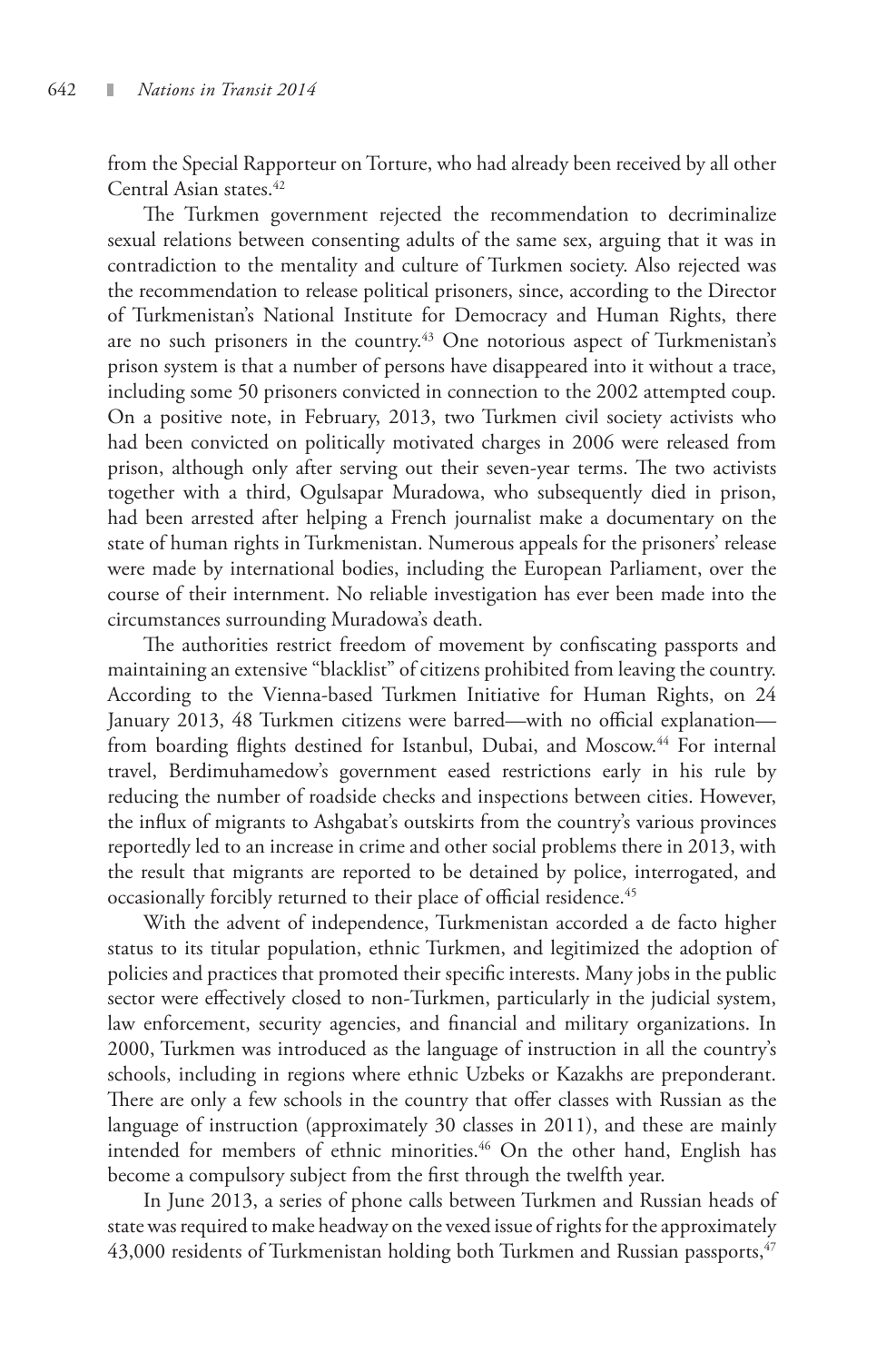in violation of a 2008 constitutional provision against dual citizenship. From July, new biometric passports were to become mandatory for travel outside the country, although Russian passport–holders were reportedly denied their new-style Turkmen documents unless they surrendered their existing Russian ones. With only one month to go before the July deadline, Turkmenistan's Foreign Affairs Ministry announced that the Migration Service would begin immediately issuing biometric passports to the citizens of Turkmenistan holding Russian citizenship, thus averting a potential diplomatic crisis.<sup>48</sup> Though the constitutional ban on dual citizenship remains, the Law on Citizenship was subsequently revamped, allowing Turkmen citizens who had received Russian passports under a 1993 agreement between Russia and Turkmenistan—but not those who received them after it was unilaterally rescinded by Turkmenistan in 2003—to retain them.

#### Corruption

|  |  |  | 2005 2006 2007 2008 2009 2010 2011 2012 2013 2014 |  |
|--|--|--|---------------------------------------------------|--|
|  |  |  |                                                   |  |

Turkmenistan's president presides over a system that enables him to control and use at his own discretion the revenues from hydrocarbons sales, which form the country's primary source of income. The government is able to sustain its rule through the receipt of these export revenues, which it uses to finance pervasive security services and vanity construction projects as well as to secure the support of patronage networks.

Turkmenistan does not publish its national budget in full, contributing to a widespread lack of transparency in economic figures. Those figures that are published are often compiled from local economic reports that have been inflated to show growth. No information has been released regarding export revenues held by former president Niyazov in foreign banks, and it remains unclear what share of export revenues are currently being diverted by the Berdimuhamedow leadership to off-budget accounts. The overall amount of export revenues remains a closely guarded secret. In 2013, reports continued alleging cronyism among the president's relatives, who were reported to hold lucrative positions in various economic sectors, particularly trade, where they amass personal fortunes.<sup>49</sup>

Political elites in the country have traditionally built up local power bases by allocating key posts and opportunities to their loyalists. A limited number of patronage networks commanded by Berdimuhamedow control the country's economy, which is divided into spheres of influence dominated by a close circle of the president's appointees. The existence of patronage networks as the basis of power has inevitably given rise to a political culture of bribery, nepotism, and embezzlement. Bribe-taking is particularly prevalent among customs, licensing, and social service agencies. Turkmenistan ranks among the world's worst performers in several annual indices measuring corruption and economic freedom, including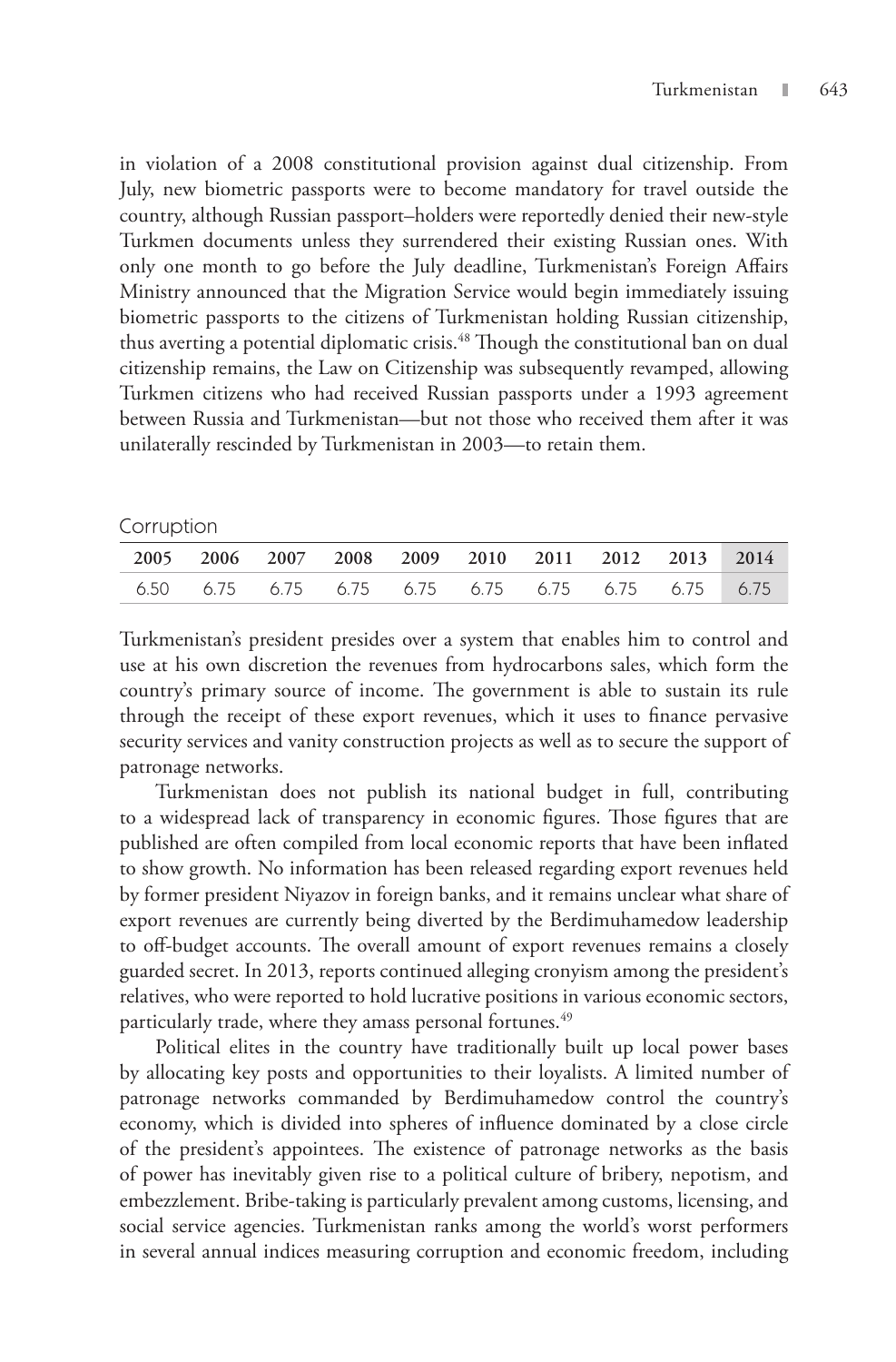*The Wall Street Journal*'s Index of Economic Freedom and Transparency International's Corruption Perceptions Index.

Inconsistent regulatory practices, feeble rule of law, and the absence of international business norms remain major disincentives to foreign investment.<sup>50</sup> Under both Niyazov and Berdimuhamedow, Turkmenistan's government has cancelled licenses and contracts with foreign firms and had their assets seized, as was the case with MobileTeleSystems (MTS), Russia's largest mobile phone operator, in 2010. Forging a personal relationship with the president or, alternatively, working through established foreign businessmen or high-ranking foreign officials remain the best ways to penetrate the country's market.

Because of the nontransparency of capital expenditures, the awarding of contracts for the construction of large physical assets such as ministry buildings, hotels, or airports is a preferred means of providing elites with opportunities to pocket some of the allocated funds. U.S. diplomatic cables obtained by the antisecrecy organization WikiLeaks identified construction as the most corrupt industry in Turkmenistan, with contractors inflating costs by up to 30 percent to cover bribe payments.<sup>51</sup> Foreign contractors, such as the Turkish Polimex and French Bouygues, regularly pay kickbacks to Turkmen officials.

Traditionally, Turkish companies have been contracted to build the lion's share of Turkmenistan's landmark public works. In August 2013, however, Turkmenistan entrusted a local construction firm with a major development project for a new district in the capital city. The government's unprecedented hiring of a Turkmen construction firm for such a project may herald a very gradual move towards the greater employment of local labor, which would be politically popular, given extant complaints over the use of Chinese laborers in the gas industry.

#### Author: Annette Bohr

*Annette Bohr is an associate fellow of the Russian and Eurasia Program at the Institute of International Affairs in London (Chatham House). She is the author or coauthor of two monographs and numerous articles on Central Asian politics, contemporary history, and ethnic and language policies.*

<sup>1</sup> Murat Sadykov, "Turkmenistan: As Ashgabat Breaks Another Record, President Anointed 'Distinguished Architect,'" Eurasianet, 27 May 2013, http://www.eurasianet.org/node/67023.

<sup>2</sup> "Последствия падения и почему союзник-идиот страшнее любого врага" [Consequences of the fall and why an ally-idiot is worse than any enemy], Ruslan T's blog, 3 May 2013, http://chrono-tm.blogspot.com.es/2013/05/blog-post\_3.html.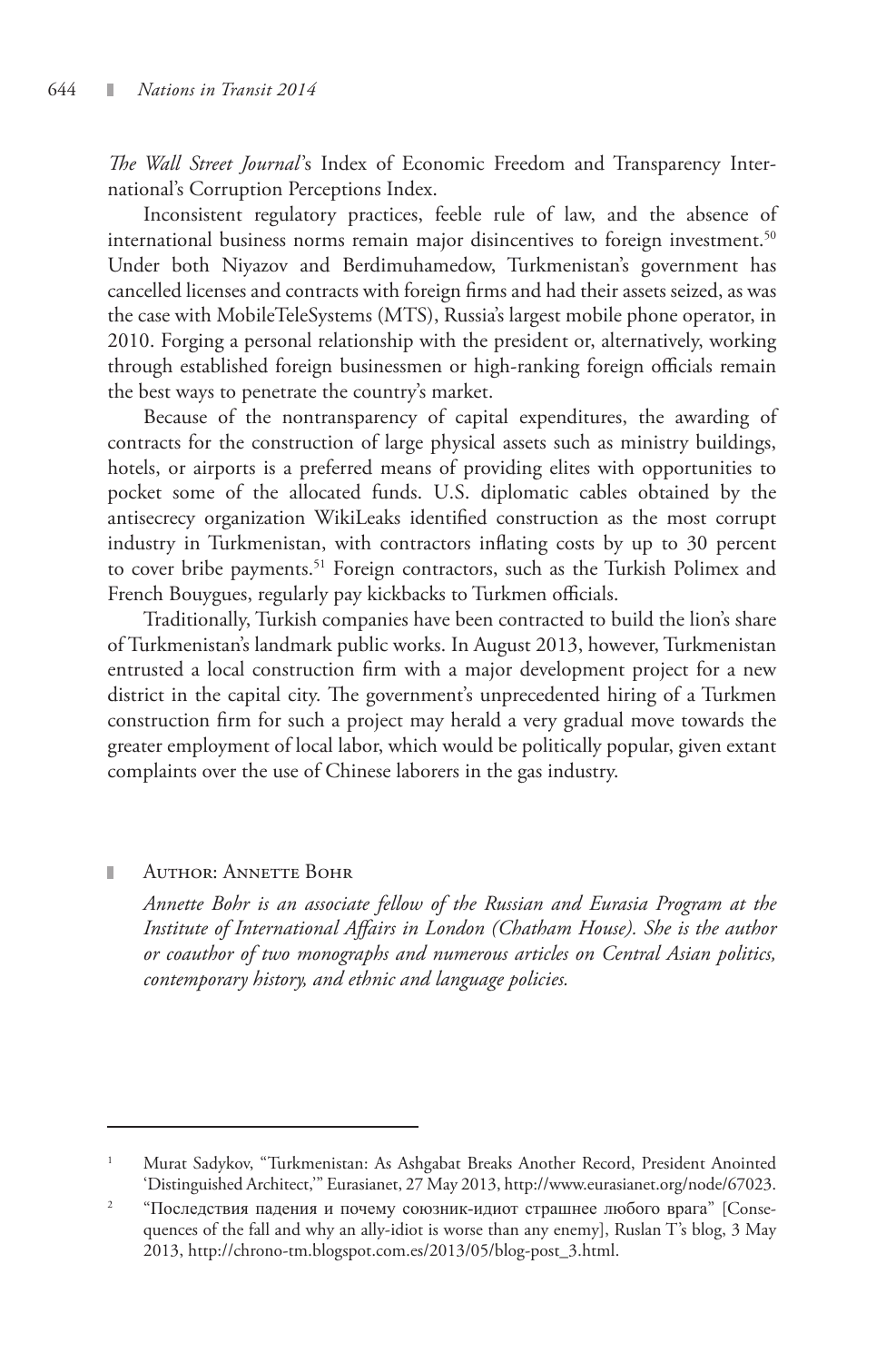- 3 Murat Sadykov, "Turkmenistan President Releases Novel Praising Father," Eurasianet.org, 22 October 2013, http://www.eurasianet.org/node/67656.
- 4 Nicholas Kunysz, "From sultanism to neopatrimonialism? Regionalism within Turkmenistan," *Central Asian Survey* 31, no. 11 (2011):9.
- 5 "Гурбангулы Бердымухамедов приостановил членство в Демпартии Туркменистана на время своего президентства" [Gurbanguly Berdimuhamedow suspended his membership in the Democratic Party of Turkmenistan for the duration of his presidency], Turkmenistan.ru, 18 August 2013, http://www.turkmenistan.ru/ru/articles/38889.html.
- 6 European Bank for Reconstruction and Development (EBRD), *EBRD Country Strategy for Turkmenistan* (London: EBRD, 23 March 2010), http://www.ebrd.com/downloads/country/ strategy/turkmenistan.pdf. Over the years the EBRD, in particular, has been concerned with Turkmenistan's compliance with Article 1 of the Agreement Establishing the Bank, which requires progress towards multiparty democracy, pluralism, and market economics in its countries of operation.
- 7 "Turkmen elections with foreseen outcomes," Chronicles of Turkmenistan, 17 December 2013, http://www.chrono-tm.org/en/2013/12/turkmen-elections-with-foreseen-outcomes.
- 8 "CEC of Turkmenistan sums up parliamentary elections," Turkmenistan.ru, 19 December 2013, http://www.turkmenistan.ru/en/articles/17537.html.
- 9 "Turkmen president approves election of parliament speaker," Turkmen TV Altyn Asyr channel, cited in BBC Monitoring, 8 January 2014.
- <sup>10</sup> Organization for Security and Cooperation in Europe/Office for Democratic Institutions and Human Rights (OSCE/ODIHR), "OSCE/ODIHR opens election assessment mission for parliamentary elections in Turkmenistan," news release, 3 December 2013, http://www. osce.org/odihr/elections/109128.
- <sup>11</sup> United States Agency for International Development (USAID), Bureau for Europe and Eurasia, *The 2011 CSO Sustainability Index for Central and Eastern Europe and Eurasia* (Washington, D.C.: USAID, 2011), 205, http://www.usaid.gov/europe-eurasia-civil-society/ cso-sustainability-2011.
- <sup>12</sup> "NGO Law Monitor: Turkmenistan," The International Center for Not-for-Profit Law, 5 February 2014, http://www.icnl.org/research/monitor/turkmenistan.html.
- <sup>13</sup> Arslan Mamedov, "Протест туркменского посла" [Protest of the Turkmen ambassador], Gundogar, 26 September 2013, http://www.gundogar.org/?0223051402300000000000001 1000000.
- <sup>14</sup> United Nations General Assembly, Human Rights Committee, "Turkmenistan poised to move forward with new laws to broadly protect human rights," news release, 15 March 2012, http://www.un.org/News/Press/docs/2012/hrct742.doc.htm.
- <sup>15</sup> Felix Corley, "New Prisoner of conscience, prisoners 'set up' not to be amnestied," Forum 18 News Service, 20 December 2013, http://www.forum18.org/archive.php?article\_id=1910.
- <sup>16</sup> Annasoltan, "Turkmenistan's hidden Islamists, part 1: in the shadowy corners of the Turkmenet," Neweruasia.net, 7 March 2011, http://www.neweurasia.net/politics-and-society/ the-turkmen-taliban-part-1/.
- <sup>17</sup> "President of Turkmenistan wants specific founders for newspapers and magazines," Turkmenistan.ru, 25 January 2013, http://www.turkmenistan.ru/en/articles/17034.html.
- <sup>18</sup> "Почему в Туркменистане журналистов бьют по рукам?" [Why are they slapping the wrists of journalists in Turkmenistan?], Radio Azatlyk (Radio Free Europe/Radio Liberty), cited in Gundogar, 24 January 2014, http://www.gundogar.org/?024505144080000000000 00011000000.
- <sup>19</sup> "Turkmen Newspaper Readers Not Spoilt for Choice," Institute for War and Peace Reporting (IWPR), 3 January 2012, http://iwpr.net/report-news/turkmen-newspaper-readers-notspoilt-choice-0.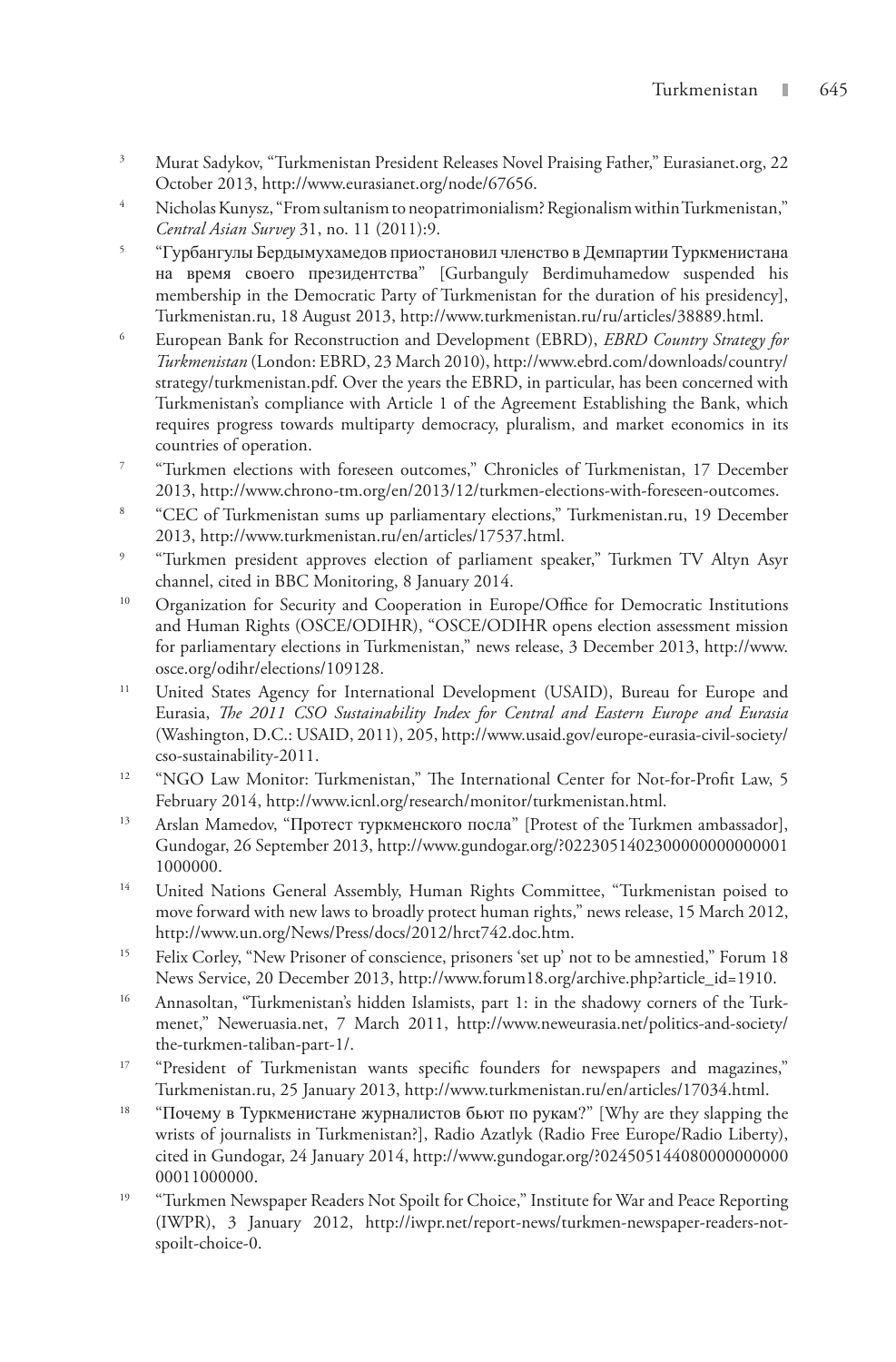- <sup>20</sup> The French firm Thales Alenia Space started construction of the satellite in December 2011; it will be launched in Turkmenistan with the assistance of the Chinese Ma Sinzhu Aerospace Science and Technology Corporation. See H. Hasanov, "Turkmenistan, China to strengthen cooperation in satellite communications field," Trend.az, 22 November 2012, http://en.trend.az/regions/casia/turkmenistan/2091206.html.
- <sup>21</sup> H. Hasanov, "Turkmen space satellite to broadcast to three continents," Trend.az, 20 September 2013, http://en.trend.az/regions/casia/turkmenistan/2192474.html.
- <sup>22</sup> "Internet Users in Asia 2012 Q2," Internet World Stats, 13 June 2012, http://www. Internetworldstats.com/stats3.htm.
- 23 The SecDev Group, *Neither Here Nor There: Turkmenistan's Digital Doldrums* (Ottawa, Ontario: The SecDev Group, October 2012), 8, https://docs.google.com/file/d/0B4\_SBxi VQGUOUG42NG9ESXNDRXc/edit?pli=1.
- 24 The SecDev Group, *Neither Here Nor There: Turkmenistan's Digital Doldrums,* 5–7.
- 25 The SecDev Group, *Neither Here Nor There: Turkmenistan's Digital Doldrums*, i*.*
- <sup>26</sup> "Messengers are blocked in Turkmenistan," Chronicles of Turkmenistan, 22 November 2013, http://www.chrono-tm.org/en/2013/11/messengers-are-blocked-in-turkmenistan/.
- $27$  Author interview with IT specialist working in Ashgabat, September 2012.
- 28 Ibid.
- 29 IWPR, *Turkmen Internet Users Fearful of Bypassing Censors* (IWPR, 27 April 2011), http:// www.refworld.org/docid/4dbfa43ac.html.
- 30 Annasoltan, "Hack the Turkmenet!" Neweurasia.net, 2 November 2011, http://www. neweurasia.net/media-and-Internet/the-matrix-turkmen-style-hacking-comes-to-theturkmenet/.
- 31 The SecDev Group, *Neither Here Nor There: Turkmenistan's Digital Doldrums,* 15.
- <sup>32</sup> Irina Imamkulieva, "Укрепляя демократические основы туркменского общества" [Strengthening the democratic foundations of Turkmen society], Turkmenistan: The Golden Age, 17 August 2012, http://www.turkmenistan.gov.tm/?id=2085.
- 33 "The Ruhnama is gone forever," Chronicles of Turkmenistan, 1 August 2013, http://www. chrono-tm.org/en/2013/08/the-rukhnama-is-gone-forever/.
- <sup>34</sup> "Клятва студента" [Oath of the Student], Chronicles of Turkmenistan, 17 February 2013, http://www.chrono-tm.org/2013/02/klyatva-studenta/.
- <sup>35</sup> S. Gorak, "Реформа образования в Туркменистане" [Educational reform in Turkmenistan], Central-Eurasia.com, http://www.central-eurasia.com/?uid=2508.
- <sup>36</sup> Polina Legina, "Кто рад в Ашхабад?" [Who is happy in Ashkhabad?], Gundogar, 4 May 2013, http://www.gundogar.org/?0110513557000000000000011000000. Students from Turkmenistan form the absolute majority of the foreign student population in Belarus.
- <sup>37</sup> H. Hasanov, "Turkmenistan adopts public health development programme," Trend.az, 23 April 2012, http://en.trend.az/regions/casia/turkmenistan/2017635.html; and "Emergency centers to be built in Ashgabat and regions of Turkmenistan," Turkmenistan.ru, 7 April 2012, http://www.turkmenistan.ru/en/articles/16113.html.
- 38 The World Bank, *World Development Indicators 2014: Mortality*, http://wdi.worldbank.org/ table/2.21.
- 39 Medecins Sans Frontieres, *Turkmenistan's Opaque Health System* (Berlin: Medecins Sans Frontieres, April 2010), http://www.doctorswithoutborders.org/publications/reports/2010/ MSF-Turkmenistan-Opaque-Health-System.pdf.
- <sup>40</sup> Vitalii Volkov, "Холод туркменских благ 'эпохи могущества и счастья'" [The cold of Turkmen blessings in the "Epoch of Might and Happiness"], Gundogar, 15 October 2013, http://www.gundogar.org/?02310514095000000000000011000000.
- <sup>31</sup> Office of the United Nations High Commissioner for Human Rights (OHCHR), "Human Rights Council adopts outcomes of the Universal Periodic Review of Turkmenistan, Burkina